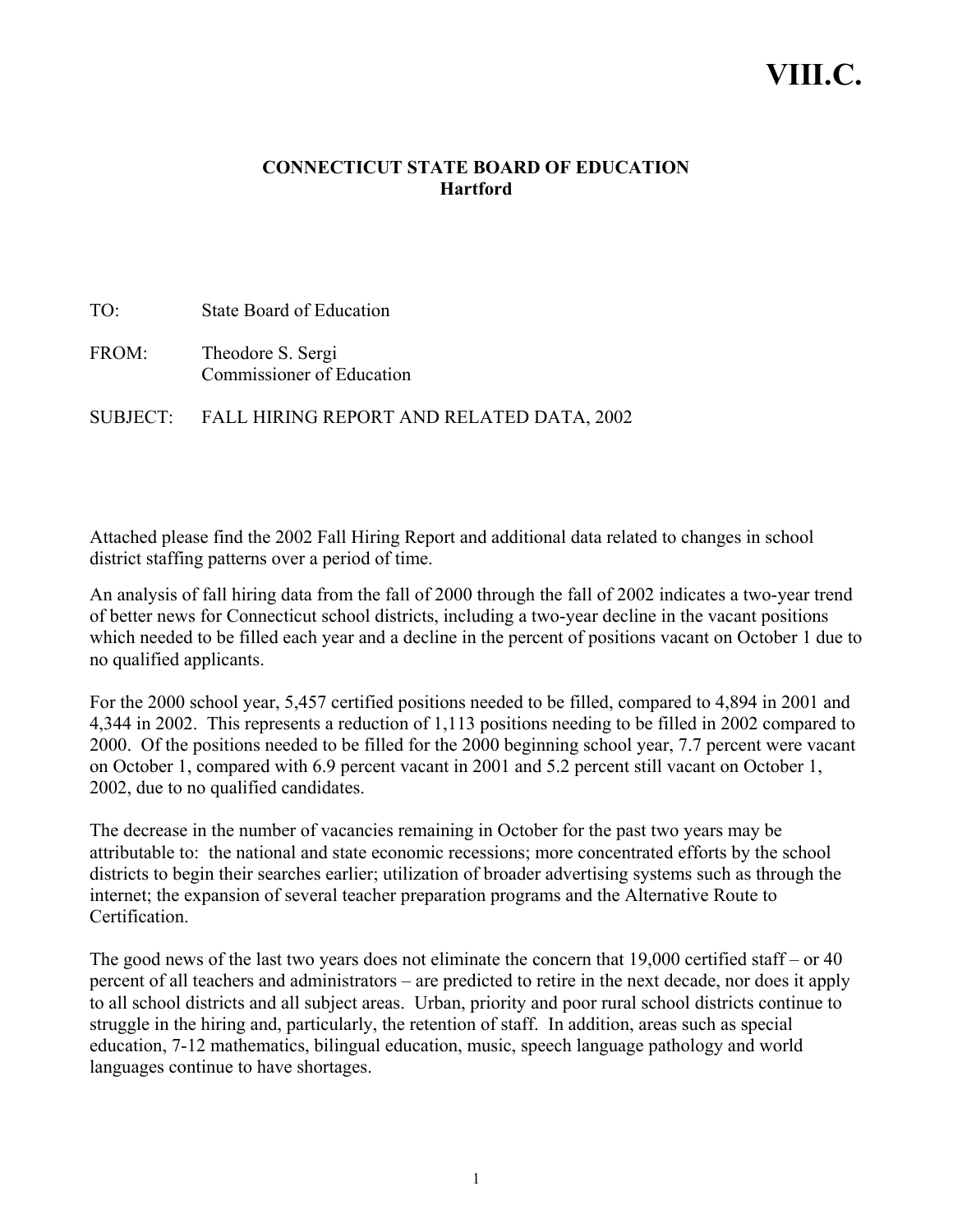Highlights of the data, which are as of October 1, 2002, include:

- The total number of certified positions in Connecticut has increased by over 9,000 since 1987, and student enrollment also increased.
- The percent of certified positions filled by October 1 was 92.6, the highest percentage over the last 15 years.
- Although ERG I districts still had the greatest percentage of vacancies on October 1 (13.3) percent, compared to the average of 2.6 percent across the other Education Reference Groups [ERGs] for 2002), this is a marked decline of 5.3 percentage points compared to 2001.
- Using 2001-2002 data, Special Education was identified as the greatest shortage area, followed by Music, Speech and Language Pathology, and Mathematics. Based on 2002-2003 data, Speech and Language Pathology was identified as the greatest shortage area, followed by Bilingual Education, Special Education and Music.
- The number of Durational Shortage Area Permits (DSAPs) issued to districts has increased significantly over the past six years, from 35 in 1997-1998 to 484 in 2000-2001 to 805 in 2001- 2002. The largest number of DSAPs were issued in Spanish, Special Education and 7-12 Mathematics. (To obtain a DSAP, a district must demonstrate the inability to find a qualified certified teacher **and** present a candidate who has passed Praxis I **and** has at least 12 semester hours of credit in the area to be taught **and** has enrolled in a teacher preparation or alternative route to certification program.)
- As of November 13, 2002, 466 DSAPs have been issued for the 2002-2003 school year, compared with 507 DSAPs at this time last year.
- $\blacksquare$  Just over one-half of one percent of the total certified positions were vacant on October 1, 2002.
- The number of ARC 90-day certificates issued as of November 12, 2002, was 205, compared to 162 at the same time last year. (A 90-day certificate is issued to an ARC program completer upon employment with a public school district.)

Connecticut's certification regulations provide districts with a degree of flexibility to fill vacant positions in shortage areas (DSAP, Minor Assignment, Long-Term Substitute Authorization) while still requiring a minimum standard of coursework (12 semester hours of credit in the area to be taught) and additional coursework for renewals. Districts have increasingly needed to employ these uncertified candidates and have also hired increasing numbers of candidates who completed the ARC program (1995-1996, 88 ARC completers were hired; 2001-2002 209 ARC completers were hired). See Attachments A-1 through A-4.

To track future trends and needs, it is important to look at the projected number of students attending Connecticut's schools, the age of the current teaching staff and the numbers of teachers certified each year. See Attachments B-1 through B7.

- As of October 1, 2001, Connecticut had 50,087 certified educators employed in its public schools, which is the largest number to date (just over 40,000 in 1985).
- Almost 41 percent of these educators are age 50 or older.
- Over the last three years, almost 1,500 teachers have retired each year; the mean age of retirement in 2001-2002 was 58.8, with 30.9 years experience.

Given the trends in teacher retirement, over 40 percent of our educators will be retiring within the next 10-12 years. The number of students in public schools will peak at approximately 582,000 in the fall of 2005. By 2010, total student enrollment is expected to be very close to the fall 2001 student enrollment of 570,900. Therefore, the gross demand for educators should be relatively stable for the next decade.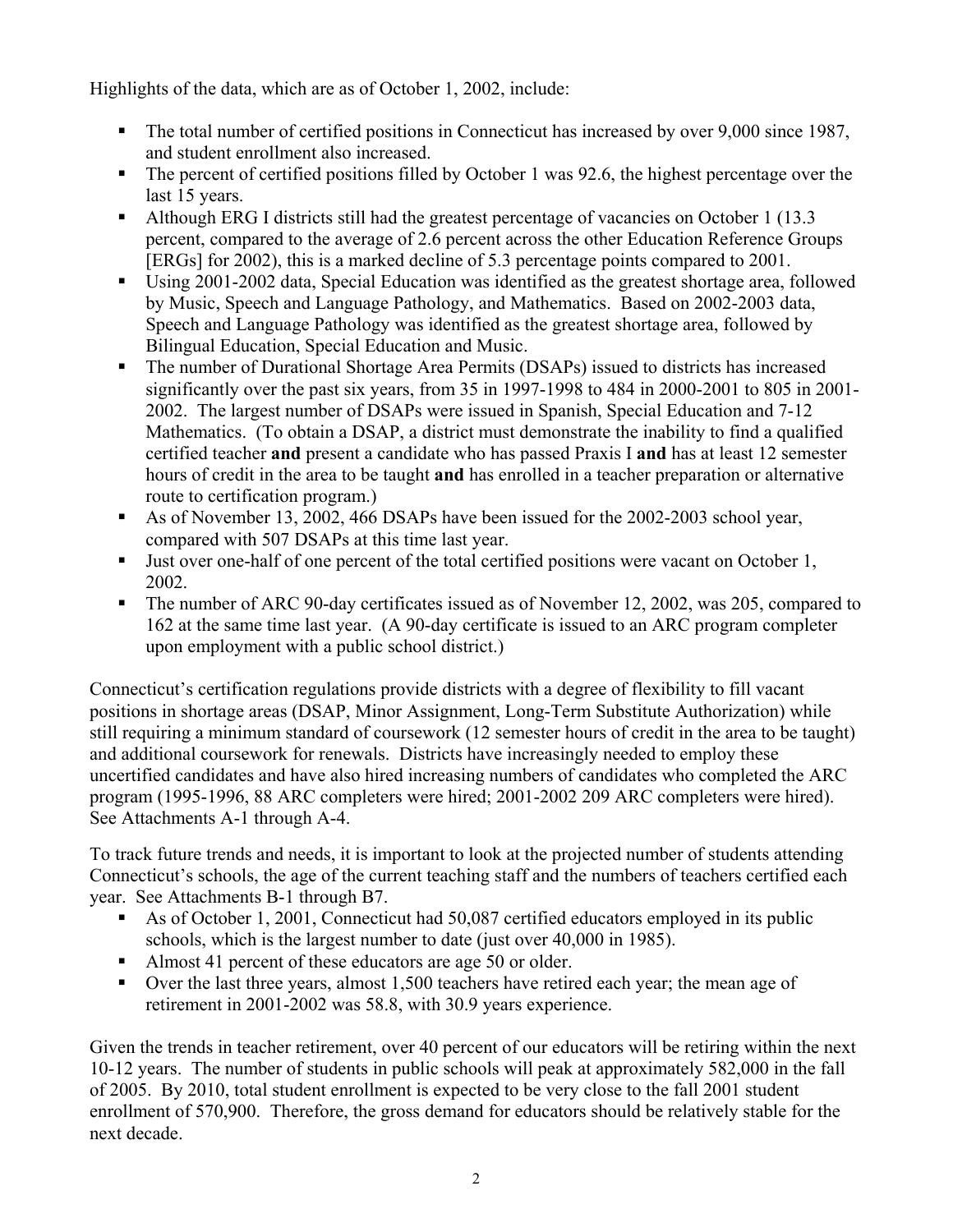- Over the last three years, on average, approximately 3,700 educators were certified annually for the first time.
- Of those educators certified for the first time, 65 percent were hired in 2000-2001 compared to 20 percent ten years ago. Almost 70 percent of newly certified teachers in areas other than elementary were hired.
- The number of returning experienced teachers has decreased to 35 percent in 2001 compared to 50 percent prior to 1995. As the demand for educators has increased, Connecticut schools are relying more on recently certified teachers and less on returning experienced teachers.
- The number of educators transferring amongst districts has almost tripled in the past five years, from over 600 in 1995 to over 1,700 in 2001-2002; although, there was a decline of 1,000 transfers from 2000-2001 to 2001-2002.

As shortages become more acute, districts with higher salaries and benefits are attracting teachers from the poorer rural and urban districts. Teachers can gain anywhere from a few thousand dollars to \$10,000 increases in annual salary by changing districts. A number of these transfers take place immediately before schools open or after schools have started, which poses a significant problem to those districts which lose teachers.

Although the number of educators receiving new certificates is larger than the number of teachers retiring, the teachers are often not certified in the subject areas of need. Of newly certified educators in 2001-2002, approximately 32 percent were in elementary education, which is currently not an area of shortage.

## **State Initiatives to Attract and Retain Educators**

- Connecticut Regional Applicant and Placement Program (CTREAP) Internet Vacancy and Application Access.
- **•** Department of Higher Education Minority Teacher Incentive Grant.
- Title II Scholarship Grant to minority students pursuing teaching.
- Connecticut Finance Housing Authority Mortgage Assistance Program.
- School to Career Initiatives in high schools emphasizing teaching.
- Expansion of Alternate Route to Certification which has recently focused on providing teachers in shortage areas; currently three summer programs in the Hartford, Bridgeport and New Haven areas and two weekend programs (Hartford and New London) which take place during the school year, are available.
- New statewide support to teacher candidates for passing Praxis II.
- Public relations advertisements in Connecticut and national publications to attract teachers/administrators to Connecticut.
- **Minority Teacher Recruitment web page.**
- **BEST** Induction program for beginning teachers.

# **Conclusions**

**Connecticut has been experiencing problems with finding qualified certified teachers in certain subject areas and in urban districts and districts with lower annual salaries and benefits.** Over the next decade, Connecticut districts will need to hire approximately 19,000 new teachers and although the number of educators certified each year (approximately 3,700) would appear to meet that need, the new teachers are: 1) often not certified in the subject areas of need; 2) are not seeking employment in Connecticut; or 3) choose not to work in the state's urban and priority districts.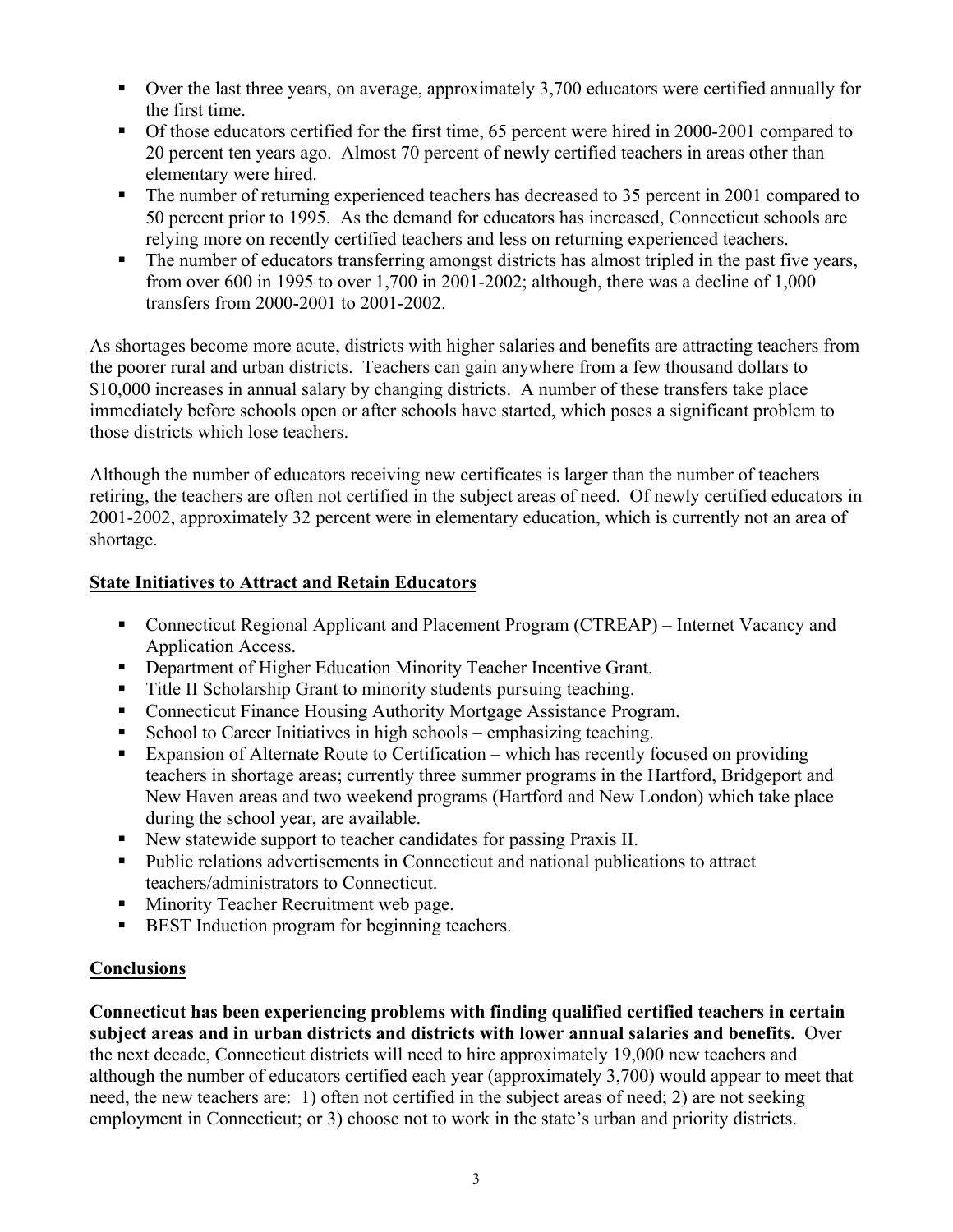Although only 1.5 percent of all certified positions are filled by people holding a DSAP – which is very low when compared to other states – the numbers of DSAPs issued has increased dramatically over the past five years (35 in 1997-1998 to 484 in 2000-2001, 805 in 2001-2002, and 466 as of 11-12- 02 and continuing to grow). Currently, approximately 800 classes in Connecticut are taught by someone who does not hold a certificate (DSAP, long-term substitutes or minor assignments), which can have an impact on student learning in those particular classes. Over 25 percent of these noncertificated teachers are teaching in ERG I districts, with the remaining 75 percent equally distributed across all remaining districts. There has been a continuing statewide problem of the inability to attract highly qualified teachers to our schools serving students with the greatest need.

The new federal legislation, No Child Left Behind, requires that by 2005-2006, all teachers teaching in core academic subjects be highly qualified (hold full certification). Based on the 2001-2002 Educator Staff File data, 2.4 percent of Connecticut's teachers teaching core academic subjects are not "highly qualified" based on the federal definition.

|                               |            | Total      | $\frac{0}{0}$ |
|-------------------------------|------------|------------|---------------|
|                               | Total      | *NHQ       | <b>NHQ</b>    |
| Assignment                    | <b>FTE</b> | <b>FTE</b> | <b>FTE</b>    |
| Art                           | 1,297.91   | 14.26      | 1.10          |
| Bilingual                     | 490.50     | 27.83      | 5.67          |
| Elementary                    | 11,750.58  | 65.00      | 0.55          |
| <b>English Language Arts</b>  | 3,115.17   | 84.24      | 2.70          |
| <b>ESL</b>                    | 316.75     | 15.80      | 4.99          |
| Gifted and Talented           | 234.62     | 2.00       | 0.85          |
| History/Social Studies        | 2,474.08   | 31.70      | 1.28          |
| Kindergarten                  | 1,489.40   | 19.00      | 1.28          |
| Mathematics                   | 2,627.89   | 110.11     | 4.19          |
| Music                         | 1,494.43   | 60.25      | 4.03          |
| Pre-Kindergarten              | 211.34     | 8.50       | 4.02          |
| Reading                       | 1,270.25   | 24.50      | 1.93          |
| Science**                     | 2,594.69   | 162.97     | 6.28          |
| <b>Special Education</b>      | 5,288.06   | 103.55     | 1.96          |
| <b>World Languages</b>        | 1,614.82   | 147.66     | 9.14          |
| <b>FTE Totals and Percent</b> | 36,270.49  | 877.37     | 2.42          |

## **2001-2002 Certified Staff File: Percentage of Not Highly Qualified Teachers by Core Academic Subject**

\*NHQ – Not Highly Qualified

\*\*Includes biology, chemistry, physics, earth science, general science, physical science, life science, and integrated science.

This requirement will have implications for districts to find and hire fully certified teachers. To ensure all students are taught by a qualified certified teacher, Connecticut must diligently continue to attract people into the profession and provide the support necessary to retain quality teachers. Each member of the educational community has to take a proactive role in this critical endeavor. The Department will pursue its current efforts and, in addition, continue to seek additional incentives to attract people into the profession. Local districts need to annually improve their recruitment efforts, teaching environment, contracts and means of support to new teachers.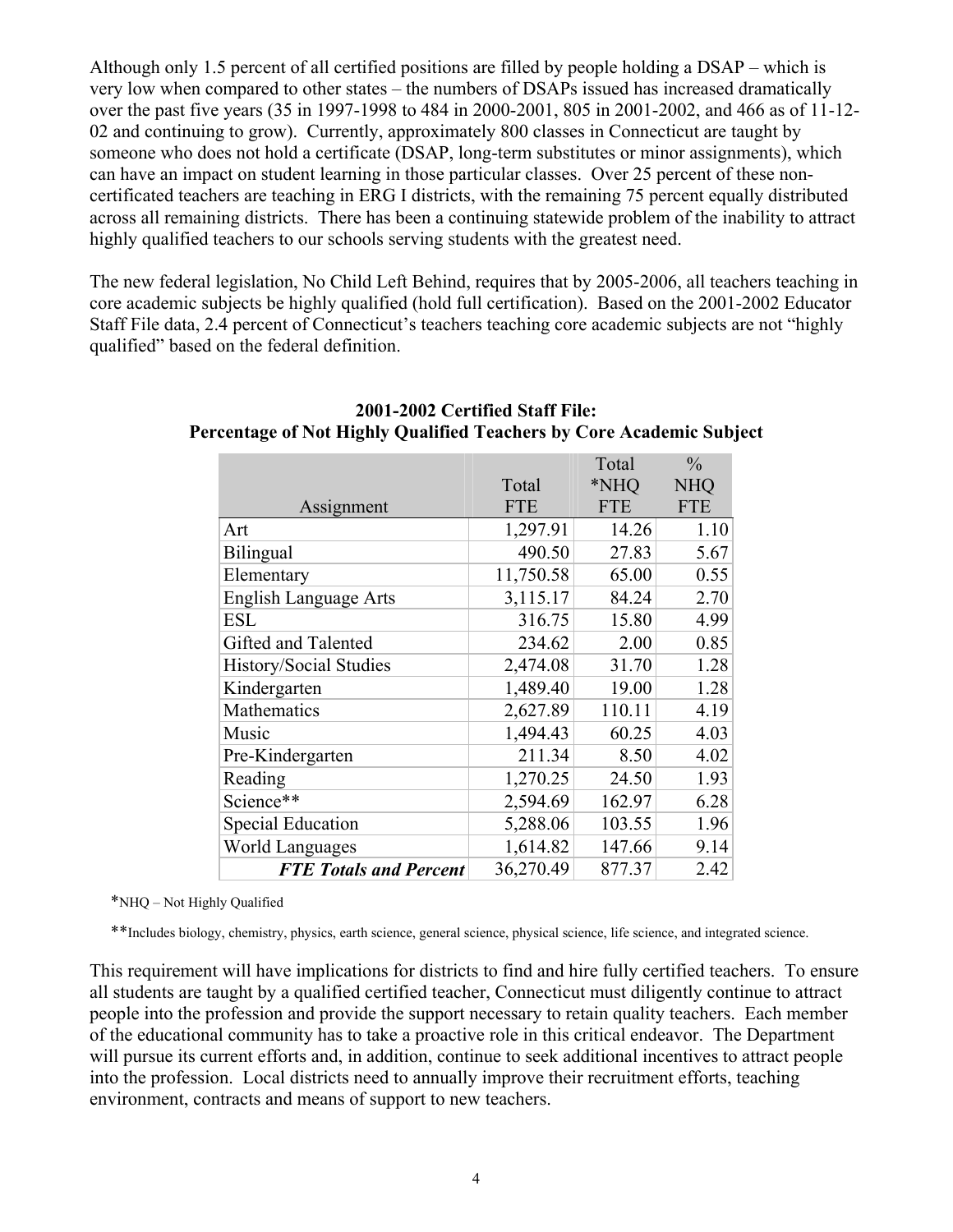**The overall strategy is to establish or strengthen programs that attract high school students, undecided college students, recent graduates, out-of-state candidates, retirees and non-educators. There is also a need to retain a higher proportion of new teacher candidates in existing teacher preparation programs, to expand these programs to include more candidates in shortage areas, and to retain a higher proportion of newly-hired teachers through improved support and mentoring.** 

Connecticut's students' continued growth in achievement and the closing of achievement gaps is dependent upon continuing the quality of Connecticut's teaching force.

Prepared by:

Abigail L. Hughes Associate Commissioner Division of Evaluation and Research

December 4, 2002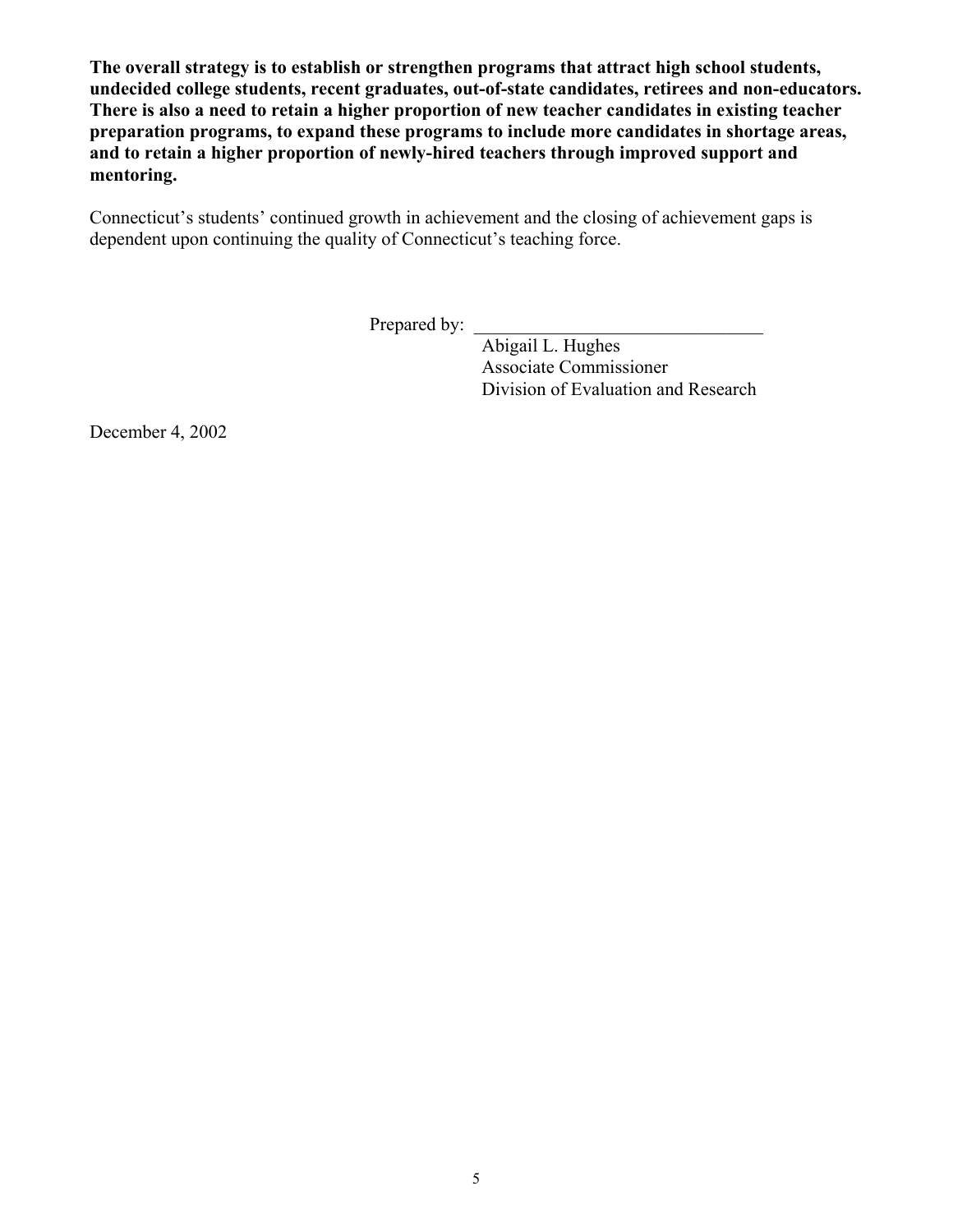Connecticut State Department of Education School Year 2002-2003 Division of Evaluation and Research

# **DATA BULLETIN**

Bureau of Student Assessment and Research November 2002

#### **FALL HIRING REPORT, 2002**

For the past 16 years, the Connecticut State Department of Education has surveyed local school districts to determine areas of teacher shortage. This Bulletin summarizes the Fall Hiring Survey data for the 2002-2003 school year and compares it to previous years. The data have been provided by all 166 local and regional school districts, the three endowed and incorporated academies, six regional educational service centers, 16 charter schools, the state vocational-technical school system and the state approved nonpublic special education schools. The Connecticut Birthto-Three Programs were also surveyed.

Public school districts had 4,344 full- and part-time teaching positions out of an estimated 50,800 total positions to fill for the fall of 2002. This is a decrease of 550 vacancies from the 2001-2002 school year. Nonpublic special education schools had 163 certified teaching vacancies to fill.

#### **October Vacancies**

For several years, there had been an upward trend in the number of vacancies remaining in October. For the second year in a row, however, there has been a decline in the number of October vacancies. In October 2002 there was a total of 320 positions in the public schools unfilled due to some special circumstance (see Table 1). This figure represents a decrease of 153 positions from the 2001-2002

school year. The number of vacancies remaining because no qualified person could be found also decreased, from 337 in 2001 to 227 in 2002.

The decrease in the number of vacancies remaining in October may be attributable to small and typical annual fluctuations, more concentrated efforts by the school districts to begin their searches earlier, utilization of broader advertising systems such as through the internet, and the national and state economic recessions.

|            | <b>Total Positions to</b> | # Vacancies, No  | % Vacant of  |
|------------|---------------------------|------------------|--------------|
| <b>ERG</b> | Fill, 2002-2003           | Qualified Person | Total        |
|            | School Year               | Found            | Positions to |
|            |                           |                  | Fill         |
| Α          | 448                       | 8                | 1.8          |
| B          | 866                       | 22               | 2.5          |
| C          | 413                       | 8                | 1.9          |
| D          | 621                       | 17               | 2.7          |
| E          | 218                       | 6                | 2.8          |
| F          | 587                       | 16               | 2.7          |
| G          | 175                       |                  | 3.4          |
| Н          | 715                       | 24               | 3.3          |
|            | 790                       | 105              | 13.3         |

**Table 2.Vacancies, No Qualified Person Found, by ERGs1** 

| Table 1. Fall Hiring Summary, 1987-2002, Public Schools Only |  |
|--------------------------------------------------------------|--|
|                                                              |  |

|          |           |           |                         |               |                   |             |                 | % of Annual       |
|----------|-----------|-----------|-------------------------|---------------|-------------------|-------------|-----------------|-------------------|
|          |           | Annual    | $\frac{9}{6}$ Part-time | Percent       | Vacancies         | % of Annual | Vacancies Due   | Positions Vacant, |
| Fall of  | Total     | Positions | of Positions            | Positions To  | Remaining in      | Positions   | to No Qualified | No Qualified      |
| Year     | Positions | To Fill   | To Fill                 | Fill of Total | October           | Filled      | Applicants      | Applicants        |
| 2002     | 50,800*   | 4344      | 9.8                     | 8.6           | 320               | 92.6        | 227             | 5.2               |
| 2001     | 50,087    | 4894      | 10.3                    | 9.8           | 473               | 90.3        | 337             | 6.9               |
| 2000     | 48,750    | 5457      | 11.3                    | 11.2          | 590               | 89.2        | 422             | 7.7               |
| 1999     | 47,800    | 5293      | 12.0                    | 11.1          | 485               | 90.8        | 323             | 6.1               |
| 1998     | 46,459    | 4331      | 13.4                    | 9.3           | 415               | 90.4        | 274             | 6.3               |
| 1997     | 45,269    | 3630      | 17.1                    | 8.0           | 274               | 92.5        | 151             | 4.2               |
| 1996     | 44,893    |           |                         |               | No Data Collected |             |                 |                   |
| 1995     | 43,261    | 2990      | 22.7                    | 6.9           | 245               | 91.8        | 103             | 3.4               |
| 1994     | 42,451    | 2895      | 22.8                    | 6.8           | 237               | 91.8        | 81              | 2.8               |
| 1993     | 41,324    | 2349      | 23.1                    | 5.7           | 268               | 88.6        | 59              | 2.5               |
| 1992     | 41,179    | 2515      | 17.7                    | 6.1           | 201               | 92.0        | 50              | 2.0               |
| 1991     | 41,733    | 1281      | 26.5                    | 3.1           | 101               | 92.1        | 21              | 1.6               |
| 1990     | 42,397    | 1965      | 19.8                    | 4.6           | 220               | 88.8        | 44              | 2.2               |
| 1989     | 42,176    | 2161      | 17.2                    | 5.1           | 263               | 87.8        | 81              | 3.7               |
| 1988     | 42,335    | 2358      | 16.6                    | 5.6           | 176               | 92.5        | 98              | 4.2               |
| 1987     | 41,724    | 2845      | 14.6                    | 6.8           | 258               | 90.9        | 145             | 5.1               |
| Averages | 44,123    | 3287.2    | 17.0                    | 7.2           | 301.7             | 90.8        | 161.1           | 4.3               |

\* Estimated

<sup>1</sup> Education Reference Groups (ERGs) are a classification of the state's public school districts into groups based on similar socioeconomic status and need of the families with children in public schools. For more information about ERG classification, a research bulletin is available at the State Department of Education's website at www.state.ct.us/sde/. Select the Division of Evaluation and Research and view data bulletins.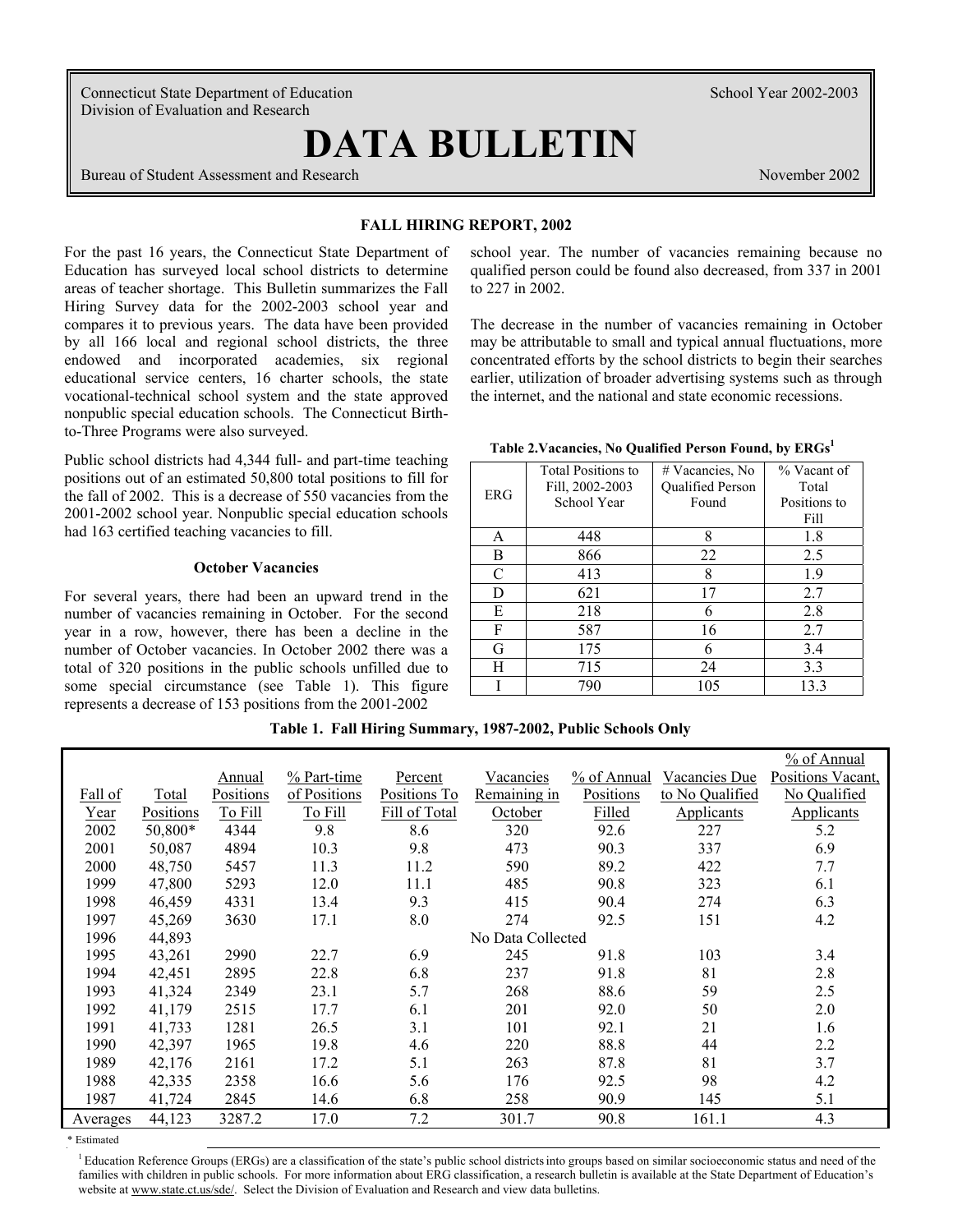Education Reference Group (ERG) I continues to have the highest number and percentage of vacancies remaining due to a lack of qualified applicants (see Table 2), although the percentage is down from 18.6 in 2001.

The majority of school districts indicated that they were utilizing short-term substitutes as a solution to their October vacancies (see Table 3). In addition, approximately 25 percent of the October vacancies are handled by either redistributing students among other classes and therefore increasing class size, or by adding additional classes to teachers' schedules.

| <b>Table 3. Solution to October Vacancies</b> |  |
|-----------------------------------------------|--|
|-----------------------------------------------|--|

| <b>Solution</b>                                                       | $%$ of<br>October<br><b>Vacancies</b> |
|-----------------------------------------------------------------------|---------------------------------------|
| Course no longer offered                                              | 13                                    |
| Students redistributed among other classes                            | 15.1                                  |
| Short-term substitute                                                 | 50.7                                  |
| Teacher(s) with appropriate certification pick up<br>additional class | 10.1                                  |
| Remaining vacant (administrative positions only)                      | 4.4                                   |
| Filled by interim appointment (administrative<br>positions only)      | 87                                    |
| <b>Other</b>                                                          | 97                                    |

#### **Designation of Shortage Areas**

**Based on 2001-2002 school year data, the state-identified shortage areas for the 2002-2003 school year are:** 

- **Bilingual Education, Pre-K-12**
- **Consumer Home Economics, Pre-K-12**
- **Mathematics, 7-12**
- **Music, Pre-K-12**
- **School Library Media Specialist, Pre-K-12**
- **School Psychologist**
- **Spanish, 7-12**
- **Comprehensive Special Education, Pre-K-12**
- **Speech and Language Pathology (no grades)**

**With the exception of library media specialist, these subject areas will also be submitted to the U.S. Department of Education this winter for federal designation as teacher shortage areas**.

The Connecticut State Department of Education sends a yearly proposal to Washington, D.C. to consider certain subjects as areas of shortage. This designation enables borrowers under the Stafford and Supplemental Loans for Students programs, who teach in one of these areas, to possibly qualify for a deferral of loan repayments. Perkins loan holders may qualify for full loan forgiveness if teaching in one of these shortage areas.

Connecticut also designates shortage areas in response to a mortgage assistance program administered by the Connecticut Housing Finance Authority (CHFA). The program enables teachers who teach in a priority or transitional school district or who teach in a state-identified subject matter shortage area to qualify for mortgage assistance. In the case of certified teachers employed by a priority or transitional school district, the teacher's residence must be located in that district. Teachers who teach in a state-identified subject matter shortage area are able to purchase statewide. This program is available to first-time homebuyers only and is subject to CHFA eligibility requirements. The mortgage assistance program was created to serve as a tool to assist in recruiting and retaining public school teachers in Connecticut. Additional information may be obtained on the State Department of Education's website www.state.ct.us/sde.

For the past several years, the subject areas designated as shortages have been difficult positions to fill (see Table 4). Initiatives such as the mortgage assistance program and the federal loan deferment program are intended to somewhat reduce these specific subject area shortages.

#### **Calculation of Shortage Areas**

Connecticut takes several variables into account in order to determine areas of shortage (see Table 5). "Vacancy No Qualified Person Found", is the number of full-time and part-time positions that were unfilled as of October 1, 2002, because no individual had met a district's criteria after a complete search.

Teachers working under a "Durational Shortage Area Permit" must hold a bachelor's degree, have at least 12 semester hours of credit in the area and meet the state's basic skills testing requirement.

|                                |       | # Positions Available |           |         |           |       | # Positions Remaining Vacant, No<br><b>Qualified Person Found</b> |             |         |           |  |  |
|--------------------------------|-------|-----------------------|-----------|---------|-----------|-------|-------------------------------------------------------------------|-------------|---------|-----------|--|--|
| Subject                        | 98-99 | 99-00                 | $00 - 01$ | $01-02$ | $02 - 03$ | 98-99 | 99-00                                                             | $00 - 01$   | $01-02$ | $02 - 03$ |  |  |
| Music                          | 181   | 219                   | 247       | 226     | 216       | 31    | 32                                                                | 46          | 28      | 20        |  |  |
| Spanish                        | 175   | 196                   | 191       | 178     | 182       | 22    | 17                                                                | 11          | 13      |           |  |  |
| Bilingual                      | 59    | 69                    | 71        | 101     | 97        |       | 25                                                                | 27          | 18      | 23        |  |  |
| <b>Mathematics</b>             | 234   | 314                   | 397       | 318     | 260       | b     | 27                                                                |             | 21      | 8         |  |  |
| Special Education              | 484   | 740                   | 685       | 590     | 580       | 25    | 83                                                                | 96          | 70      | 61        |  |  |
| Media Specialist               | 95    | 98                    | 93        | 62      | 38        | 22    | 23                                                                | 12          | 15      |           |  |  |
| <b>Consumer Home Economics</b> | 30    | 34                    | 45        | 27      | 36        | 4     | Ξ                                                                 | $\mathbf Q$ | 3       | 7         |  |  |
| Speech Language Pathologist    | 104   | 101                   | 117       | 139     | 39        | 18    | h                                                                 | 18          | 37      | 47        |  |  |
| School Psychologist            | 91    | 87                    | 19        | 134     | 97        | h     | 10                                                                |             | 25      | 23        |  |  |

**Table 4. Positions Available in the Shortage Areas, 1997-2002**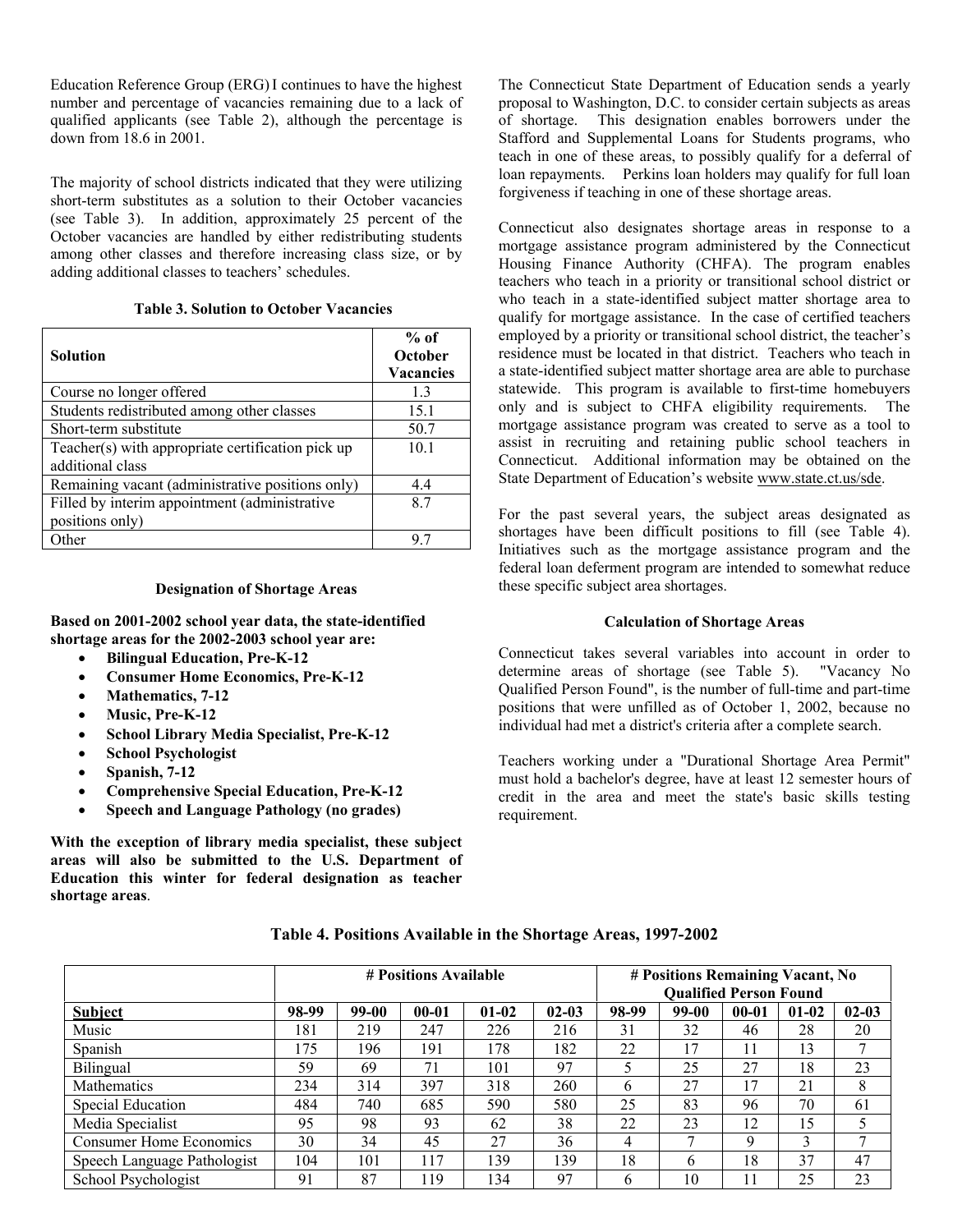#### **Table 5. 2002-2003 Hiring Statistics**

|                                                     | Total<br>Positions to   | Vacancy: No<br>Qualified | Durational              | Minor            | Minimum<br>Qualified |                               | 1st CT           | Median<br>Applicant<br>Quality |                  |
|-----------------------------------------------------|-------------------------|--------------------------|-------------------------|------------------|----------------------|-------------------------------|------------------|--------------------------------|------------------|
| <b>Endorsement Area</b>                             | Fill                    | Person<br>Found          | Shortage<br>Area Permit | Assignment       | Hire                 | Median<br><b>Applications</b> | Certificates     | Rating                         | Shortage<br>Rank |
| Agriculture, Pre-K-12                               | $\overline{4}$          | $\boldsymbol{0}$         | 1                       | $\boldsymbol{0}$ | $\boldsymbol{0}$     | 6                             | 5                | 3                              | 53               |
| Art, Pre-K-12                                       | 121                     | 5                        | 5                       | $\boldsymbol{0}$ | 9                    | 15                            | 166              | 3                              | 24               |
| Bilingual, Pre-K-12                                 | 97                      | 23                       | 16                      | $\boldsymbol{0}$ | 40                   | 10                            | 39               | 1                              | 2                |
| Biology, 7-12                                       | 112                     | $\overline{4}$           | 21                      | $\boldsymbol{0}$ | 15                   | 11                            | 193              | 2                              | 19               |
| Biology, Middle School                              | $\overline{c}$          | $\boldsymbol{0}$         | $\boldsymbol{0}$        | $\boldsymbol{0}$ | $\mathbf{0}$         | 13                            | 197              | 2                              | 61               |
| Blind. Pre-K-12                                     | $\overline{c}$          | $\boldsymbol{0}$         | $\boldsymbol{0}$        | $\boldsymbol{0}$ | $\boldsymbol{0}$     | $\mathbf{0}$                  | 8                | 2                              | 52               |
| Business, 7-12                                      | 42                      | 3                        | 6                       | $\boldsymbol{0}$ | $\tau$               | 11                            | 86               | 2                              | 30               |
| Chemistry, 7-12                                     | 54                      | $\mathbf{1}$             | 14                      | 1                | 10                   | 11                            | 74               | 2                              | 32               |
| Chemistry, Middle School                            | $\mathbf{1}$            | $\boldsymbol{0}$         | $\boldsymbol{0}$        | $\boldsymbol{0}$ | $\boldsymbol{0}$     | 3                             | 74               | $\mathfrak{2}$                 | 55               |
| Comprehensive Special Education, 1-12               | 580                     | 61                       | 31                      | $\boldsymbol{0}$ | 21                   | 19                            | 716              | $\overline{c}$                 | 3                |
| Co-Operative Work Education/Diversified Occupations | 3                       | $\boldsymbol{0}$         | $\overline{c}$          | $\boldsymbol{0}$ | 2                    | 1                             | 3                | 1                              | 42               |
| Department Chairperson                              | 11                      | $\overline{2}$           | $\overline{4}$          | $\boldsymbol{0}$ | $\overline{4}$       | 6                             | 26               | $\overline{c}$                 | 31               |
| <b>Driver Education</b>                             | 3                       | $\boldsymbol{0}$         | $\boldsymbol{0}$        | $\boldsymbol{0}$ | $\boldsymbol{0}$     | 15                            | 10               | $\overline{c}$                 | 62               |
| Earth Science, 7-12                                 | 27                      | 3                        | 5                       | 4                | 8                    | 9                             | 34               | $\overline{c}$                 | 26               |
| Earth Science, Middle School                        | 3                       | $\boldsymbol{0}$         | $\boldsymbol{0}$        | $\boldsymbol{0}$ | 1                    | 6                             | 35               | $\mathfrak{2}$                 | 54               |
| Elementary, 1-6                                     | 1148                    | $\boldsymbol{0}$         | $\boldsymbol{0}$        | $\boldsymbol{0}$ | $\boldsymbol{0}$     | 119                           | 2760             | 5                              | 66               |
| English, 7-12                                       | 308                     | 6                        | 21                      | 1                | 8                    | 24                            | 467              | $\mathfrak{Z}$                 | 15               |
| English, Middle School                              | 83                      | 5                        | 3                       | $\boldsymbol{0}$ | $\overline{4}$       | 15                            | 518              | $\overline{c}$                 | $28\,$           |
| French, 7-12                                        | 49                      | $\mathfrak{2}$           | 13                      | 1                | 23                   | 5                             | 64               | $\overline{c}$                 | 20               |
| General Science, 7-12                               | 97                      | 5                        | 21                      | 9                | 9                    | 12                            | 103              | $\mathfrak{2}$                 | 17               |
| General Science, Middle School                      | 41                      | $\boldsymbol{0}$         | 9                       | 1                | 6                    | 10                            | 125              | 2                              | 43               |
| German, 7-12                                        | $\overline{4}$          | $\boldsymbol{0}$         | $\overline{c}$          | $\mathbf{0}$     | $\overline{c}$       | $\overline{4}$                | 3                | 2                              | 45               |
| Health Occupations - V-T Schools                    | $\overline{c}$          | $\boldsymbol{0}$         | $\boldsymbol{0}$        | $\boldsymbol{0}$ | $\boldsymbol{0}$     | 9                             | 6                | 2                              | 58               |
| Health, Pre-K-12                                    | 54                      | 9                        | $\overline{4}$          | 3                | 3                    | 9                             | 93               | $\overline{c}$                 | 12               |
| Hearing Impaired, Pre-K-12                          | 11                      | 3                        | $\boldsymbol{0}$        | $\boldsymbol{0}$ | 3                    | 3                             | 10               | 1                              | 29               |
| High School Diploma Program                         | $\mathbf{1}$            | $\boldsymbol{0}$         | 6                       | $\boldsymbol{0}$ | $\boldsymbol{0}$     | 1                             | 34               | 5                              | 39               |
| History & Social Studies, 7-12                      | 233                     | 6                        | 5                       | 3                | 1                    | 43                            | 436              | $\overline{4}$                 | 27               |
| History & Social Studies, Middle School             | 38                      | $\mathbf{1}$             | 3                       | 1                | $\boldsymbol{0}$     | 24                            | 485              | 3                              | 40               |
| Home Economics, Pre-K-12                            | 36                      | $\overline{7}$           | 15                      | $\boldsymbol{0}$ | 14                   | $\overline{4}$                | 21               | 1                              | $\tau$           |
| Integrated Early Childhood/Spec. Ed, Birth-K        | 15                      | $\mathbf{1}$             | $\overline{c}$          | $\boldsymbol{0}$ | $\overline{4}$       | 8                             | 13               | $\overline{c}$                 | 37               |
| Integ. Early Childhood/Spec. Ed, Nursery-3          | 113                     | 6                        | 13                      | $\boldsymbol{0}$ | 10                   | 22                            | 235              | $\mathfrak{Z}$                 | 21               |
| Integrated Science, Middle School                   | $\overline{4}$          | $\boldsymbol{0}$         | $\boldsymbol{0}$        | $\boldsymbol{0}$ | $\overline{4}$       | 10                            | $\boldsymbol{0}$ | $\mathbf{1}$                   | 51               |
| Intermediate Administrator/Supervisor               | 187                     | 13                       | 2                       | $\boldsymbol{0}$ | $\overline{4}$       | 23                            | 240              | $\overline{4}$                 | 18               |
| Italian, 7-12                                       | $\overline{4}$          | $\mathbf{1}$             | $\overline{c}$          | $\boldsymbol{0}$ | 3                    | $\overline{c}$                | 18               | $\mathbf{1}$                   | 34               |
| Latin, 7-12                                         | 12                      | $\boldsymbol{0}$         | $\overline{c}$          | $\boldsymbol{0}$ | 9                    | $\overline{c}$                | 17               | $\mathbf{1}$                   | 38               |
| Marketing Education, 7-12                           | $\mathfrak{Z}$          | $\boldsymbol{0}$         | $\boldsymbol{0}$        | $\boldsymbol{0}$ | $\boldsymbol{0}$     | 10                            | 15               | $\mathfrak{Z}$                 | 59               |
| Mathematics, 7-12                                   | 260                     | $\,8\,$                  | 51                      | $\mathbf{1}$     | 6                    | 17                            | 305              | $\overline{c}$                 | 10               |
| Mathematics, Middle School                          | 49                      | $\boldsymbol{0}$         | 14                      | $\boldsymbol{0}$ | $\,8\,$              | 11                            | 355              | $\overline{c}$                 | 41               |
| Music, Pre-K-12                                     | 216                     | 20                       | 24                      | $\boldsymbol{0}$ | $28\,$               | 12                            | 180              | $\overline{c}$                 | $\overline{4}$   |
| Non-English Speaking Adults                         | 3                       | $\boldsymbol{0}$         | $\boldsymbol{0}$        | $\boldsymbol{0}$ | $\boldsymbol{0}$     | 12                            | 107              | $\sqrt{2}$                     | 60               |
| Occupational Subject, V-T Schools                   | 37                      | $\boldsymbol{0}$         | $\boldsymbol{0}$        | $\boldsymbol{0}$ | $\boldsymbol{0}$     | 75                            | 134              | 5                              | 64               |
| Other World Languages, 7-12                         | $\overline{\mathbf{4}}$ | $\boldsymbol{0}$         | $\boldsymbol{0}$        | $\boldsymbol{0}$ | $\mathbf{1}$         | $\mathfrak{Z}$                | $\overline{c}$   | $\mathfrak{Z}$                 | 50               |
| Partially Sighted, Pre-K-12                         | $\tau$                  | $\boldsymbol{0}$         | $\boldsymbol{0}$        | $\boldsymbol{0}$ | $\sqrt{2}$           | $\sqrt{2}$                    | 8                | $\sqrt{2}$                     | 47               |
| Physical Education, Pre-K-12                        | 146                     | 17                       | $\mathbf{1}$            | $\boldsymbol{0}$ | 5                    | 15                            | 214              | $\mathfrak{Z}$                 | 14               |
| Physics, 7-12                                       | 36                      | $\mathfrak{Z}$           | $\,$ 8 $\,$             | 3                | 14                   | 6                             | 40               | $\mathbf{1}$                   | 22               |
| Physics, Middle School                              | 3                       | $\boldsymbol{0}$         | $\boldsymbol{0}$        | $\boldsymbol{0}$ | $\boldsymbol{0}$     | 6                             | 40               | $\overline{4}$                 | 56               |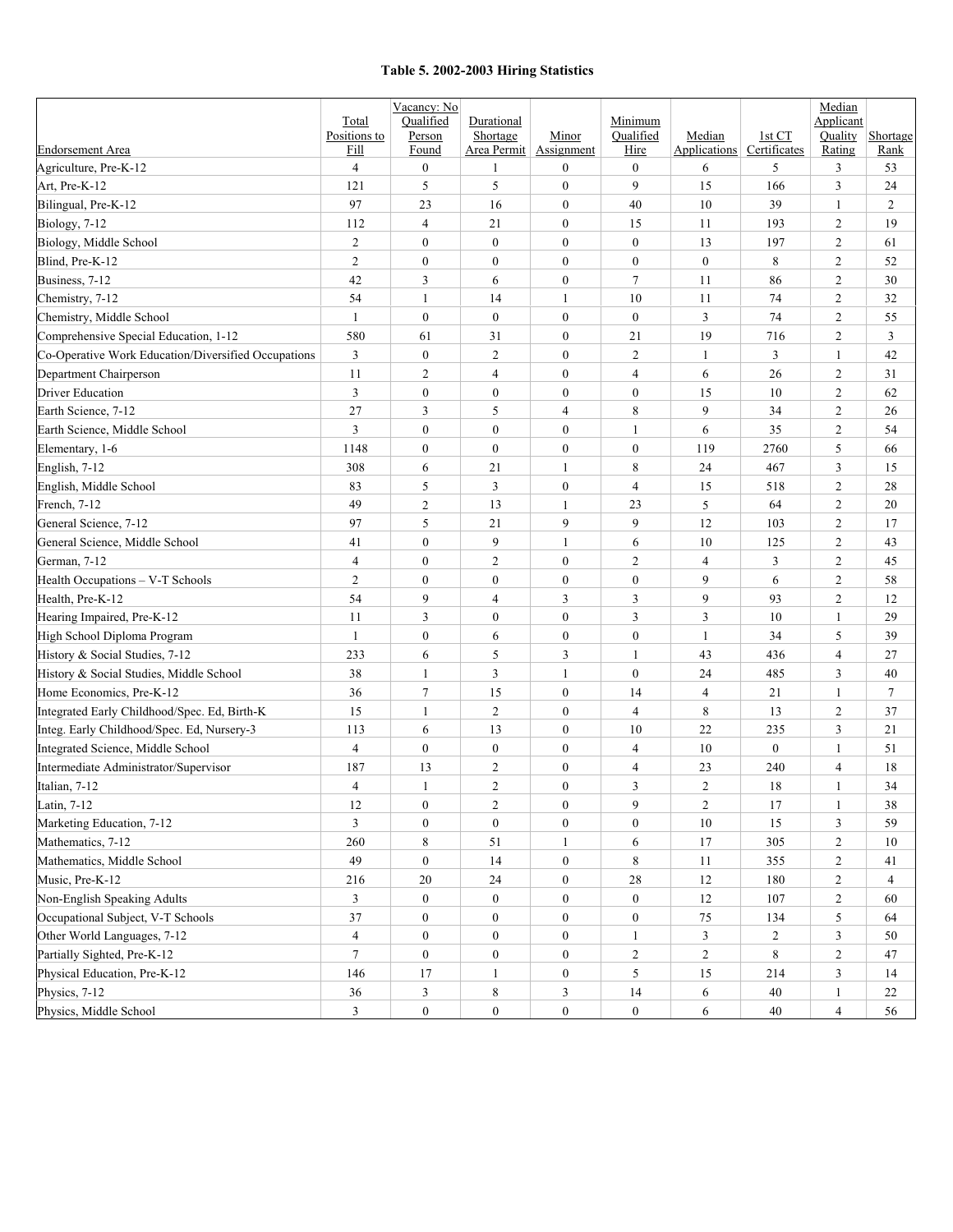#### **Table 5. 2002-2003 Hiring Statistics (cont'd)**

|                                            |              | Vacancy: No    |                |                |                |                |                | Median         |          |
|--------------------------------------------|--------------|----------------|----------------|----------------|----------------|----------------|----------------|----------------|----------|
|                                            | Total        | Qualified      | Durational     |                | Minimum        |                |                | Applicant      |          |
|                                            | Positions to | Person         | Shortage       | Minor          | Oualified      | Median         | 1st CT         | Quality        | Shortage |
| <b>Endorsement Area</b>                    | Fill         | Found          | Area Permit    | Assignment     | Hire           | Applications   | Certificates   | Rating         | Rank     |
| Practical Nurse Education Instruction      | 4            | $\mathbf{0}$   | $\mathbf{0}$   | $\mathbf{0}$   | $\theta$       | 57             | 7              | 3              | 63       |
| Reading and Language Arts Consultant       | 29           | 6              | 6              | $\mathbf{0}$   | 18             | 5              | 70             |                | 11       |
| Remedial Reading & Language Arts, 1-12     | 50           | 11             | 6              | $\mathbf{0}$   | 15             | $\tau$         | 80             |                | 9        |
| School Business Administrator              | 11           |                | $\theta$       | $\mathbf{0}$   | $\theta$       | 10             | 85             | $\overline{4}$ | 44       |
| <b>School Counselor</b>                    | 130          | 10             | 10             | $\theta$       | 10             | 22             | 195            | 3              | 13       |
| School Library Media Specialist            | 38           | 5              | 17             | $\mathbf{0}$   | $\tau$         | 10             | 74             | 2              | 16       |
| School Nurse Teacher                       | 9            | $\theta$       | $\Omega$       | $\Omega$       | $\overline{c}$ | $\overline{4}$ | 13             | $\overline{c}$ | 49       |
| School Psychologist                        | 97           | 23             |                | $\mathbf{0}$   | 19             | $\tau$         | 107            | $\overline{2}$ | 5        |
| School Social Worker                       | 55           | $\overline{4}$ | $\mathbf{0}$   | $\mathbf{0}$   | $\overline{c}$ | 10             | 162            | $\overline{2}$ | 33       |
| Spanish, 7-12                              | 182          | $\overline{7}$ | 54             | 6              | 59             | 8              | 182            | $\overline{2}$ | 6        |
| Speech and Language Pathologist            | 139          | 47             |                | $\mathbf{0}$   | 37             | $\overline{4}$ | 105            |                |          |
| Superintendent of Schools                  | 14           |                | $\overline{0}$ | $\overline{0}$ | $\mathbf{0}$   | 11             | 62             | 3              | 46       |
| Technology Education, Pre-K-12             | 55           | 8              | 9              | $\mathbf{0}$   | 15             | 6              | 31             | $\overline{2}$ | 8        |
| TESOL, Pre-K-12                            | 33           | 2              | 10             |                | 9              | 4              | 59             | 2              | 23       |
| Trade & Industrial Occupations- Comp. H.S. | 5            | $\mathbf{0}$   | $\overline{0}$ | $\mathbf{0}$   | $\mathfrak{2}$ | $\overline{4}$ | 25             | $\overline{2}$ | 48       |
| Trade Related Subjects, V-T Schools        | 20           | $\overline{7}$ | $\mathbf{0}$   | $\theta$       | $\theta$       | 75             | 74             | 2              | 35       |
| Unique Subject Area Endorsement            | 2            | $\mathbf{0}$   | $\overline{0}$ | $\mathbf{0}$   | $\mathbf{0}$   | 6              | $\overline{2}$ | 3              | 57       |
| Vocational Agriculture, 7-12               | 5            |                | $\overline{0}$ | $\theta$       | 3              | 3              | 10             |                | 36       |
| Vocational Technical Administrator         | 4            | $\mathbf{0}$   | $\mathbf{0}$   | $\theta$       | $\theta$       | 75             | 5              | $\overline{4}$ | 65       |
| World Language Instructor, Elementary      | 29           | $\overline{2}$ | $\overline{2}$ | $\mathbf{0}$   | $\overline{7}$ | 2              | 58             |                | 25       |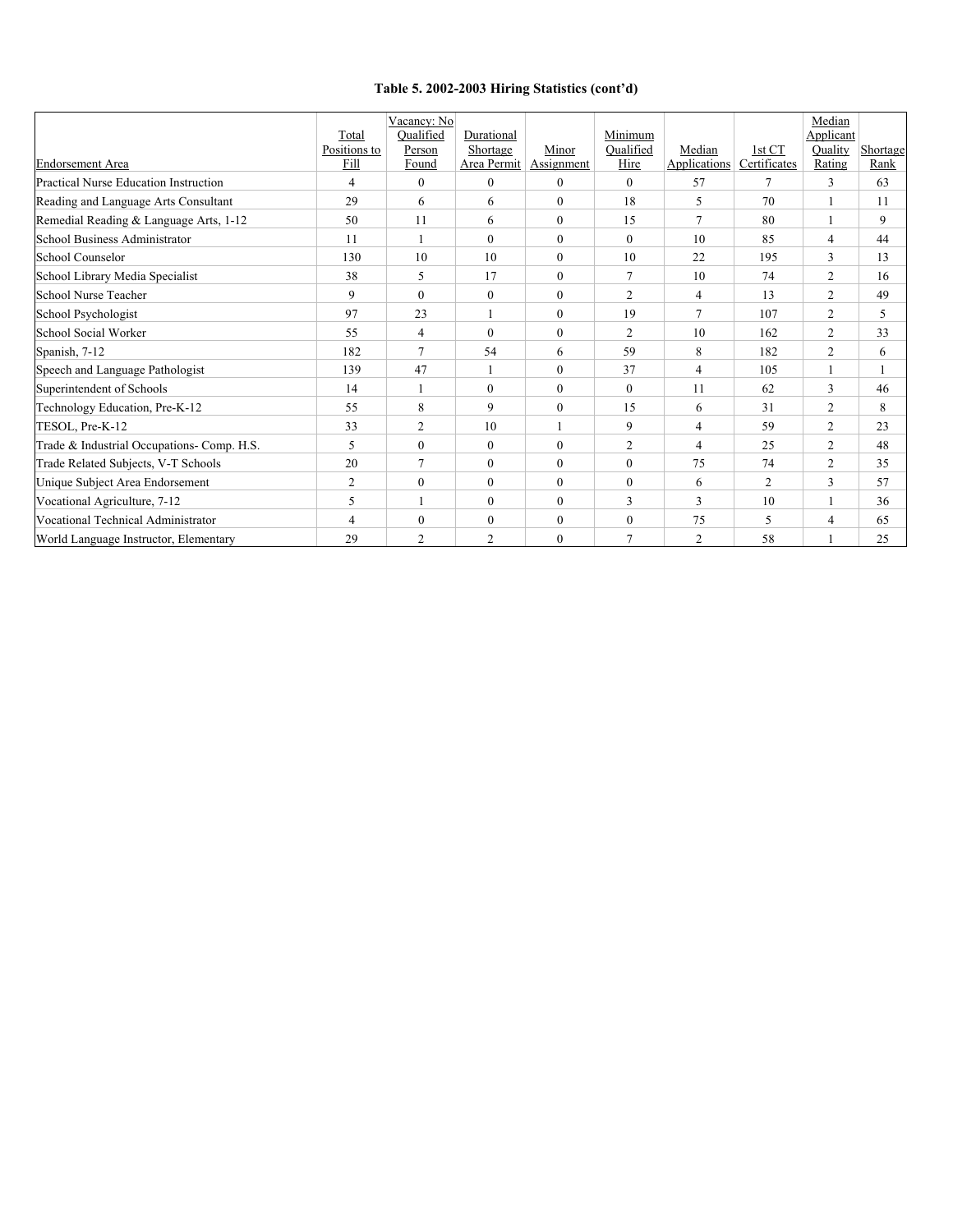Teachers working under a Temporary Authorization for Minor Assignment must already be certified in another area and have at least 12 semester hours of credit in the subject to be taught. A "Minimum Qualified Hire" is the number of full-time and part-time positions that were filled from an applicant pool that was judged by school district personnel to contain "Few or no minimally-qualified applicants."

"Median Applications" is the median number of applications that the district screened, from appropriately certified people, for any number of full- or part-time positions within a subject area.

The final variable, certificates issued or renewed per position is calculated by dividing the number of people receiving or renewing Connecticut certificates between October 1, 2001, and September 30, 2002, by the number of full- and part-time positions for which a district actively sought applicants or reviewed applications from existing files.

The designated shortage areas for any given school year are determined by the sum of four items:

- 1) the number of vacancies because no qualified person was found;
- 2) the weighted sum of the number of durational shortage area permits, the number of minor assignments;
- 3) median applications weighted 25 percent; and
- 4) the number of first Connecticut certificates issued or renewed per position, also weighted 25 percent.

#### **Applicant Quality Rating**

District personnel responsible for hiring are asked to rate the quality of the applicant pool for each position. They are asked to consider academic qualifications, experience, recommendations, background and other factors to make this subjective rating. The ratings were made on the following scale, with the emphasis being placed on the quality, not the quantity, of the applicant pool:

1=Few or no minimally qualified applicants 2=Some acceptable applicants 3=Many acceptable applicants 4=Some high-quality applicants 5=Many high-quality applicants

Only two areas received a median applicant pool rating of 5: elementary and high school diploma program. Five areas received a median applicant pool rating of 4: history & social studies, intermediate administrator and supervisor, middle school physics, school business administrator, and vocational-technical administrator.

Thirteen certifiable subject areas received a median rating of 1; they are: bilingual, co-operative work education, hearing impaired, home economics, middle school integrated science, Italian, Latin, physics, reading and language arts consultant, remedial reading and language arts, speech and language pathologist, vocational agriculture, and elementary world language.

#### **Public vs. Nonpublic**

The nonpublic state-approved special education schools continue to have a more difficult time than the public school districts when it comes to filling their special education vacancies. Although nonpublic schools had fewer positions to fill (62) than public schools (518), a greater proportion of the nonpublic vacancies remained unfilled because a qualified person could not be found (32.3 percent in nonpublic vs. 7.9 percent in public, see Table 6). Public schools, on average, continue to report receiving a higher number of applications than the nonpublic schools, and rate their applicant pools higher (see Table 6).

|                                                     | <b>Public School Districts</b> | <b>Non-Public Schools</b> |
|-----------------------------------------------------|--------------------------------|---------------------------|
| <b>Number Positions Available</b>                   | 518                            |                           |
| <b>Median Applications Received</b>                 | 21.0                           | 4.5                       |
| <b>October Vacancies, No Qualified Person Found</b> |                                | 20                        |
| <b>Median Applicant Pool Quality Rating</b>         | 3.0                            |                           |

#### **Table 6. Public and Nonpublic Special Education Vacancies**

For more information contact Sarah Ellsworth, Connecticut State Department of Education, P.O. Box 2219, Hartford CT 06145, or sarah.ellsworth@po.state.ct.us.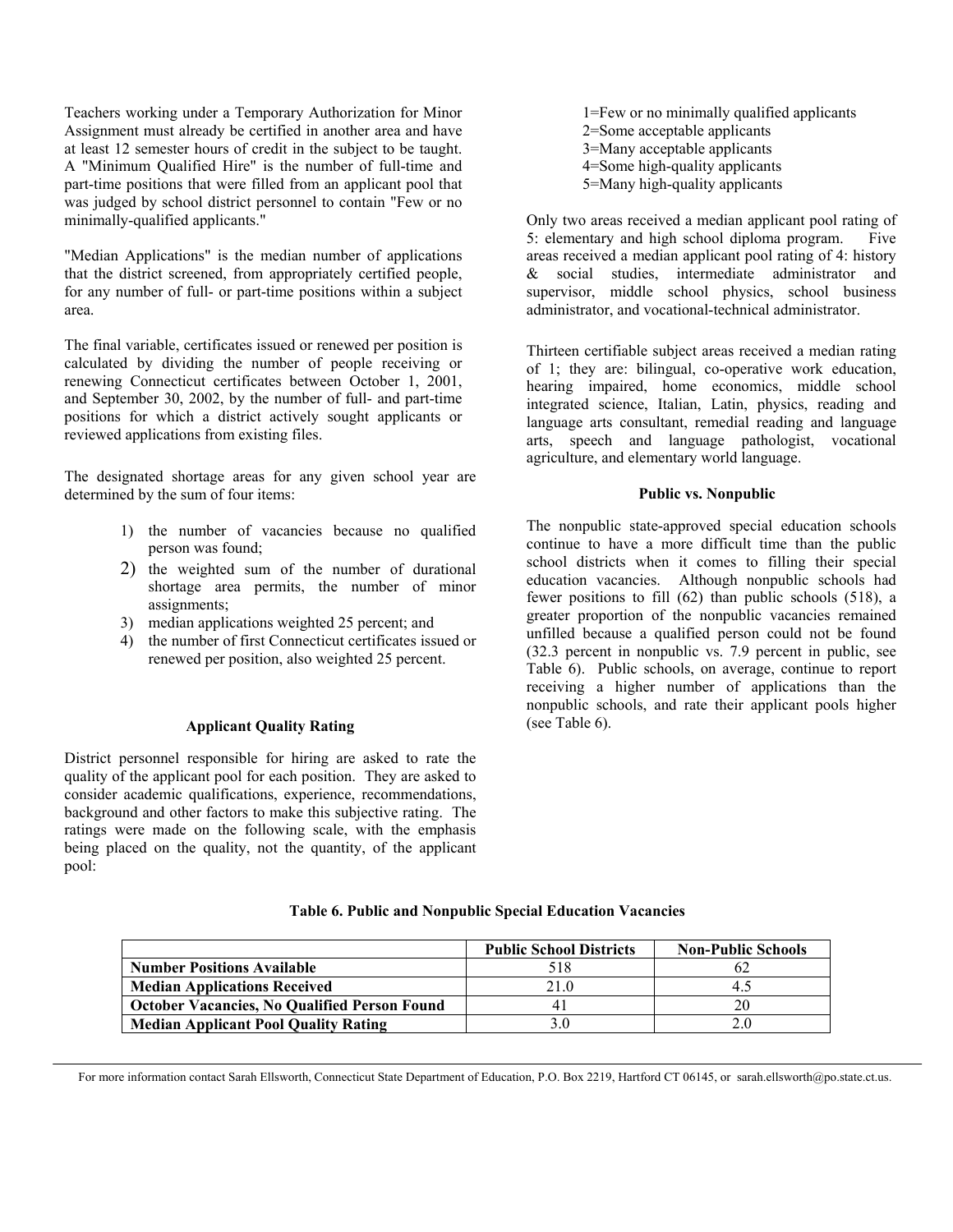### ATTACHMENT A-1-1

#### CONNECTICUT DEPARTMENT OF EDUCATION Bureau of Certification and Professional Development Durational Shortage Area Permits - School Year (1997-2002) School Year: July 1st to June 30th

| <b>Subject</b>                                                          |                    | Total   1997-98   1998-99   1999-00   2000-01   2001-02 |                |                |                 |                 |
|-------------------------------------------------------------------------|--------------------|---------------------------------------------------------|----------------|----------------|-----------------|-----------------|
| Spanish, Grades 7 - 12                                                  | 244                | 13                                                      | 29             | 47             | 60              | 95              |
| Comprehensive Special Education, Grades, 1 - 12                         | 161                |                                                         |                | 15             | 58              | $\overline{88}$ |
| Mathematics, Grades 7 - 12                                              | 150                |                                                         |                | 10             | 52              | $\overline{87}$ |
| Music, Pre-K - Grade 12                                                 | 74                 |                                                         | 3              | 7              | 18              | 46              |
| General Science, Grades 7 - 12                                          | 76                 |                                                         | $\overline{2}$ | 7              | 26              | 41              |
| Biology, Grades 7 - 12                                                  | 65                 | $\mathbf 1$                                             | 1              | 4              | 21              | $\overline{38}$ |
| English, Grades 7 - 12                                                  | 57                 |                                                         |                | $\overline{2}$ | 18              | $\overline{36}$ |
| Integrated Early Childhood/Special Ed., Nursery - K: Elem. Grades 1 - 3 | 42                 |                                                         | $\overline{2}$ | 3              | $\overline{7}$  | 30              |
| School Library-Media Specialist                                         | 102                | 3                                                       | $\overline{9}$ | 26             | $\overline{35}$ | 29              |
| Home Economics, Pre-K - Grade 12                                        | 53                 | $\mathbf{1}$                                            | 5              | $\overline{7}$ | 16              | $\overline{24}$ |
| School Counselor                                                        | 47                 |                                                         | $\overline{2}$ | 8              | 15              | $\overline{22}$ |
| French, Grades 7 - 12                                                   | 41                 |                                                         | 4              | 3              | 12              | $\overline{22}$ |
| Mathematics, Middle School                                              | 36                 |                                                         |                | 4              | 10              | $\overline{22}$ |
| Technology Education, Pre-K - Grade 12                                  | 71                 | 4                                                       | 12             | 14             | 20              | $\overline{21}$ |
| Chemistry, Grades 7 - 12                                                | 36                 |                                                         |                | 4              | $\overline{12}$ | $\overline{20}$ |
| Bilingual                                                               | 19                 |                                                         |                |                | 1               | 17              |
| Health, Pre-K - Grade 12                                                | 24                 |                                                         |                |                | 9               | 14              |
| Remedial Reading and Remedial Language Arts, Grades 1 - 12              | 36                 |                                                         | $\overline{2}$ | 8              | 14              | 12              |
| Intermediate Administrator or Supervisor                                | 32                 | 1                                                       | 3              | $\overline{5}$ | $\overline{11}$ | 12              |
| Physics, Grades 7 - 12                                                  | 27                 |                                                         |                | 6              | 8               | 12              |
| <b>Department Chairperson</b>                                           | 25                 | 4                                                       |                | 7              | 3               | 10              |
| Business, Grades 7 - 12                                                 | 25                 |                                                         |                | 4              | $\overline{11}$ | 10              |
| History and Social Studies, Grades 7 - 12                               | 21                 |                                                         |                | 5              | 5               | 10              |
| General Science, Middle School                                          | 12                 |                                                         |                | 1              | 1               | 10              |
| Reading and Language Arts Consultant, Kindergarten - Grade 12           | 22                 | 1                                                       | 4              | $\overline{2}$ | 6               | 9               |
| Physical Education, Pre-K - Grade 12                                    | 10                 |                                                         |                |                | 1               | $\overline{9}$  |
| Art, Pre-K - Grade 12                                                   | 11                 |                                                         | 1              | 1              | $\mathbf 1$     | $\overline{8}$  |
| Latin, Grades 7 - 12                                                    | 21                 |                                                         | $\overline{2}$ | دن             | 9               | $\overline{7}$  |
| Teaching English to Speakers of Other Languages (TESOL)                 | 17                 |                                                         | $\overline{2}$ | $\overline{2}$ | 6               | 7               |
| Earth Science, Grades 7 - 12                                            | 13                 | 1                                                       |                | $\overline{3}$ | $\overline{1}$  | $\overline{7}$  |
| History and Social Studies, Middle School                               | 8                  |                                                         |                |                | $\overline{c}$  | 6               |
| English, Middle School                                                  | 8                  |                                                         |                |                | $\overline{2}$  | $\overline{6}$  |
| Integrated Early Childhood/Special Ed., Birth - Kindergarten            | 6                  |                                                         |                |                | $\mathbf 1$     | $\overline{5}$  |
| School Psychologist                                                     | $\overline{7}$     |                                                         |                |                | 3               | $\overline{3}$  |
| Italian, Grades 7 - 12                                                  | 4                  |                                                         |                |                | 1               | $\overline{3}$  |
| Speech and Language Pathologist                                         | $\boldsymbol{4}$   |                                                         |                |                |                 | $\frac{2}{2}$   |
| German, Grades 7 - 12                                                   | 5                  |                                                         |                | 2              | 1               |                 |
| Elementary, Kindergarten - Grade 6                                      | 4                  |                                                         |                |                | 1               | $\overline{2}$  |
| Comprehensive Special Education, Pre-K - Grade 12                       | 12                 | 1                                                       | 6              | 3              | 1               | $\mathbf{1}$    |
| <b>Other World Language</b>                                             | 5                  | $\overline{2}$                                          |                |                |                 |                 |
| Pre-K and Kindergarten                                                  | $\mathbf 2$        | $\overline{2}$                                          |                |                |                 |                 |
| Blind, Pre-K - Grade 12                                                 | $\overline{2}$     |                                                         |                |                | 2               |                 |
| Co-Operative Work Education/Diversified Occupations (CWEDO)             | $\mathbf{2}$       | 1                                                       |                | 1              |                 |                 |
| Russian, Grades 7 - 12                                                  | 1                  |                                                         |                |                |                 |                 |
| Agriculture, Pre-K - Grade 12                                           |                    |                                                         |                |                |                 |                 |
| School Social Worker                                                    |                    |                                                         |                |                |                 |                 |
| Superintendent of Schools                                               |                    |                                                         |                |                |                 |                 |
|                                                                         | <b>Total: 1643</b> | 35                                                      | 99             | 220            | 484             | 805             |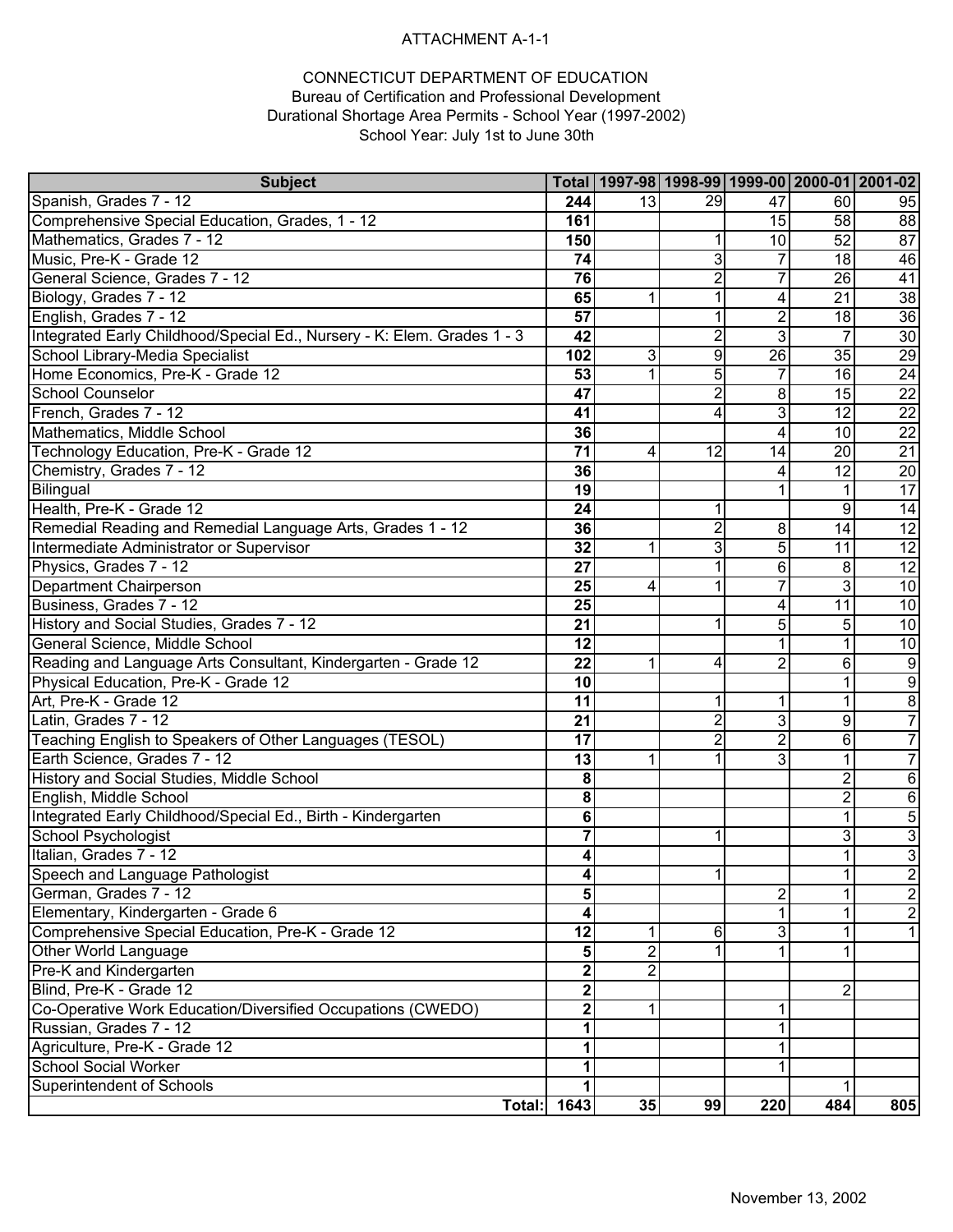#### ATTACHMENT A-1-2

#### CONNECTICUT DEPARTMENT OF EDUCATION Bureau of Certification and Professional Development Durational Shortage Area Permits (1999-2002) Date Range: July 1st to November 12th

| <b>Subject</b>                                                          |                  |                 |                 |                         | Total   1999   2000   2001   2002 |
|-------------------------------------------------------------------------|------------------|-----------------|-----------------|-------------------------|-----------------------------------|
| Art, Pre-K - Grade 12                                                   | 13               |                 |                 | 6                       | 6                                 |
| Bilingual                                                               | 29               |                 |                 | 10                      | $\overline{17}$                   |
| Biology, Grades 7 - 12                                                  | 59               | 1               | 14              | $\overline{21}$         | $\overline{23}$                   |
| Blind, Pre-K - Grade 12                                                 | 1                |                 |                 |                         |                                   |
| Business, Grades 7 - 12                                                 | 23               | 4               | 8               | 5                       | 6                                 |
| Chemistry, Grades 7 - 12                                                | 35               | 3               | 6               | $\overline{12}$         | 14                                |
| Comprehensive Special Education, Grades, 1 - 12                         | 119              | 8               | 33              | 44                      | 34                                |
| Comprehensive Special Education, Pre-K - Grade 12                       | 5                | 3               |                 | 1                       |                                   |
| Co-Operative Work Education/Diversified Occupations (CWEDO)             | 3                | 1               |                 |                         | $\sqrt{2}$                        |
| Department Chairperson                                                  | 23               | 7               | 3               | 9                       | $\overline{4}$                    |
| Earth Science, Grades 7 - 12                                            | 14               | 1               |                 | 7                       | $\overline{5}$                    |
| Elementary, Grades 1 - 6                                                | $\mathbf{2}$     |                 |                 | $\overline{2}$          |                                   |
| English, Grades 7 - 12                                                  | $\overline{52}$  | $\overline{2}$  | 8               | $\overline{21}$         | $\overline{21}$                   |
| English, Middle School                                                  | 10               |                 | $\overline{2}$  | 5                       | $\overline{3}$                    |
| French, Grades 7 - 12                                                   | 42               | $\overline{2}$  | $\infty$        | $\overline{17}$         | 15                                |
| General Science, Grades 7 - 12                                          | 72               | 4               | $\overline{17}$ | 26                      | $\overline{25}$                   |
| General Science, Middle School                                          | 16               |                 |                 | 6                       | $\overline{9}$                    |
| German, Grades 7 - 12                                                   | $\overline{7}$   | $\overline{2}$  |                 | $\overline{c}$          | $\overline{2}$                    |
| Health, Pre-K - Grade 12                                                | 20               |                 | 6               | $\overline{9}$          | $\overline{5}$                    |
| History and Social Studies, Grades 7 - 12                               | 19               | 5               |                 | $\overline{7}$          | $\overline{6}$                    |
| History and Social Studies, Middle School                               | 11               |                 | $\overline{2}$  | $\overline{6}$          | $\overline{3}$                    |
| Home Economics, Pre-K - Grade 12                                        | 50               | 5               | $\overline{13}$ | $\overline{17}$         | 15                                |
| Integrated Early Childhood/Special Ed., Birth - Kindergarten            | 7                |                 | 1               | 4                       | $\overline{2}$                    |
| Integrated Early Childhood/Special Ed., Nursery - K: Elem. Grades 1 - 3 | 33               | $\overline{2}$  | 4               | 13                      | 14                                |
| Intermediate Administrator or Supervisor                                | 15               | $\overline{2}$  | 6               | 5                       |                                   |
| Italian, Grades 7 - 12                                                  | 4                |                 | 1               | 1                       | $\frac{2}{2}$                     |
| Latin, Grades 7 - 12                                                    | 19               | $\overline{3}$  | 8               | $6\phantom{1}$          | $\overline{2}$                    |
| Mathematics, Grades 7 - 12                                              | 151              | $\overline{7}$  | $\overline{34}$ | $\overline{53}$         | 57                                |
| Mathematics, Middle School                                              | 36               | $\overline{2}$  | $\overline{7}$  | 13                      | 14                                |
| Music, Pre-K - Grade 12                                                 | 70               | 6               | 14              | 25                      | $\overline{25}$                   |
| Other World Language                                                    | 1                |                 |                 |                         |                                   |
| Physical Education, Pre-K - Grade 12                                    | 6                |                 | 1               | $\overline{\mathbf{4}}$ | $\mathbf{1}$                      |
| Physics, Grades 7 - 12                                                  | 28               | 6               | $\overline{5}$  | $\overline{9}$          | $\infty$                          |
| Reading and Language Arts Consultant, Kindergarten - Grade 12           | 21               | $\overline{2}$  | 6               | $\overline{7}$          | $\overline{6}$                    |
| Remedial Reading and Remedial Language Arts, Grades 1 - 12              | 31               | $\overline{5}$  | $\overline{10}$ | $\overline{10}$         | $\overline{6}$                    |
| <b>School Counselor</b>                                                 | 37               | 4               | 8               | $\overline{15}$         | 10                                |
| School Library-Media Specialist                                         | 80               | $\overline{17}$ | $\overline{25}$ | $\overline{20}$         | 18                                |
| School Psychologist                                                     | 3                |                 |                 | 1                       | $\mathbf{1}$                      |
| Spanish, Grades 7 - 12                                                  | $\overline{210}$ | 41              | 46              | 65                      | 58                                |
| Speech and Language Pathologist                                         | 4                |                 |                 | $\overline{2}$          | $\mathbf{1}$                      |
| Teaching English to Speakers of Other Languages (TESOL)                 | 23               |                 | 5               | 6                       | $\overline{11}$                   |
| World Language Instructor, Elementary                                   | $\overline{2}$   |                 |                 |                         | $\boldsymbol{2}$                  |
| Vocational Agriculture, Grades 7 through 12                             |                  |                 |                 |                         | $\overline{1}$                    |
| Technology Education, Pre-K - Grade 12                                  | 55               | 13              | 17              | 15                      | $\overline{10}$                   |
| Total:                                                                  | 1462             | 162             | 327             | 507                     | 466                               |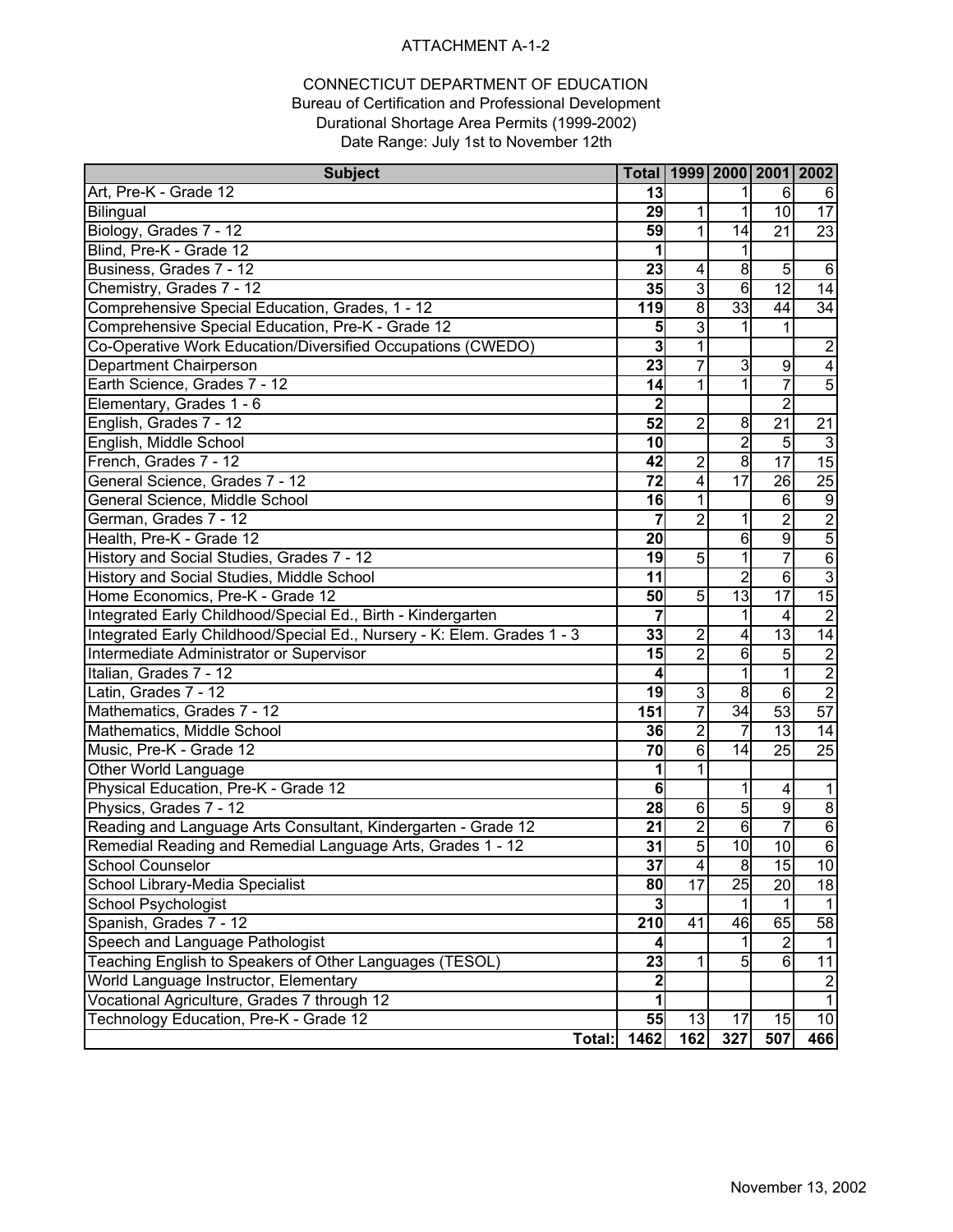### ATTACHMENT A-2-1

#### CONNECTICUT DEPARTMENT OF EDUCATION Bureau of Certification and Professional Development Long-Term Substitute Authorizations - By School Year (1997-2002) School Year: July 1st to June 30th

| <b>Subject</b>                                                          |                 |                 | Total   1997-98   1998-99   1999-00   2000-01   2001-02 |                |                |                 |
|-------------------------------------------------------------------------|-----------------|-----------------|---------------------------------------------------------|----------------|----------------|-----------------|
| Comprehensive Special Education, Grades, 1 - 12                         | 96              | 51              | 11                                                      | 45             | 27             | 8               |
| Spanish, Grades 7 - 12                                                  | 62              | 9               | 12                                                      | 11             | 14             | 16              |
| Music, Pre-K - Grade 12                                                 | 61              | 10              | 4                                                       | 16             | 14             | 17              |
| Mathematics, Grades 7 - 12                                              | 54              | 9               | 8                                                       | 13             | 15             | $\overline{9}$  |
| English, Grades 7 - 12                                                  | 53              | 5               | 15                                                      | 9              | 10             | $\overline{14}$ |
| Bilingual                                                               | 42              |                 | 1                                                       | 6              | 20             | 15              |
| Physical Education, Pre-K - Grade 12                                    | $\overline{37}$ | 4               | 7                                                       | 9              | 10             | $\overline{7}$  |
| Elementary, Grades 1 - 6                                                | 33              |                 |                                                         | 6              | 14             | 13              |
| General Science, Grades 7 - 12                                          | 29              | 5 <sub>l</sub>  | 7                                                       | 10             | 6              | $\mathbf{1}$    |
| Art, Pre-K - Grade 12                                                   | 26              | $\mathbf{1}$    |                                                         | 8              | 5              | $\overline{12}$ |
| Biology, Grades 7 - 12                                                  | 24              | 1               | 5                                                       | 4              | 6              | 8               |
| <b>Unique Subject Area Endorsement</b>                                  | 23              | $\overline{11}$ | 10                                                      | $\overline{2}$ |                |                 |
| Comprehensive Special Education, Pre-K - Grade 12                       | $\overline{21}$ | 14              |                                                         |                |                |                 |
| Health, Pre-K - Grade 12                                                | 21              |                 | 1                                                       | 6              | 4              | 10              |
| Business, Grades 7 - 12                                                 | 19              | 2               | 3                                                       |                | 6              |                 |
| English, Middle School                                                  | 18              |                 |                                                         | 3              | 9              | 6               |
| History and Social Studies, Grades 7 - 12                               | 17              | $\overline{c}$  | 5                                                       | 1              | 4              | $\overline{5}$  |
| Home Economics, Pre-K - Grade 12                                        | 17              | $\overline{1}$  | 3                                                       | 5              | 3              | $\overline{5}$  |
| School Library-Media Specialist                                         | 17              | $\overline{2}$  | $\overline{2}$                                          | 5              | 4              | $\overline{4}$  |
| General Science, Middle School                                          | 15              | 1               |                                                         | 5              | 3              | 6               |
| Integrated Early Childhood/Special Ed., Nursery - K: Elem. Grades 1 - 3 | 15              |                 |                                                         | 1              | 3              | 11              |
| Mathematics, Middle School                                              | 12              |                 | 1                                                       |                | 3              | $\overline{7}$  |
| Integrated Early Childhood/Special Ed., Birth - Kindergarten            | 10              |                 |                                                         |                | $\overline{7}$ | $\overline{3}$  |
| Technology Education, Pre-K - Grade 12                                  | 10              | 1               |                                                         | 1              | 4              | 4               |
| Remedial Reading and Remedial Language Arts, Grades 1 - 12              | 9               |                 | $\overline{2}$                                          | 2              | 4              | $\mathbf{1}$    |
| French, Grades 7 - 12                                                   | 8               |                 | 1                                                       | $\overline{3}$ | 1              | $\overline{2}$  |
| Physics, Grades 7 - 12                                                  |                 | 1               | 1                                                       | $\overline{2}$ | 1              | $\overline{2}$  |
| Pre-K and Kindergarten                                                  |                 |                 | 3                                                       | 4              |                |                 |
| Latin, Grades 7 - 12                                                    | 6               | 4               |                                                         |                |                | 1               |
| Chemistry, Grades 7 - 12                                                | 5               |                 |                                                         | $\overline{2}$ |                | دن              |
| Elementary, Kindergarten - Grade 6                                      | 5               | 5               |                                                         |                |                |                 |
| Earth Science, Grades 7 - 12                                            |                 | 1               |                                                         | 3              |                |                 |
| History and Social Studies, Middle School                               |                 |                 |                                                         | 3              | 1              |                 |
| Health Occupations in Comprehensive High Schools                        | 3               | $\mathbf{3}$    |                                                         |                |                |                 |
| Other World Language                                                    | 3               |                 | $\overline{2}$                                          |                | 1              |                 |
| Teaching English to Speakers of Other Languages (TESOL)                 | 3               |                 |                                                         | 21             |                | 1               |
| World Language Instructor, Elementary                                   | $\overline{3}$  |                 |                                                         |                |                | $\overline{3}$  |
| Agriculture, Pre-K - Grade 12                                           |                 |                 | 1                                                       |                |                |                 |
| Pre-K - Grade 3                                                         |                 | 2               |                                                         |                |                |                 |
| Vocational Agriculture, Grades 7 - 12                                   |                 |                 | 1                                                       |                |                | 1               |
| Italian, Grades 7 through 12                                            |                 |                 |                                                         |                |                | $\overline{c}$  |
| Integrated Science, Middle School                                       |                 |                 |                                                         |                |                | $\mathbf{2}$    |
| Hearing Impaired, Pre-K - Grade 12                                      |                 | 1               |                                                         |                |                |                 |
| High School Credit Diploma Program                                      |                 |                 |                                                         |                | 1              |                 |
| School Nurse - Teacher                                                  |                 |                 | 1                                                       |                |                |                 |
| Speech and Language Pathologist                                         |                 | 1               |                                                         |                |                |                 |
| Trade-Related Subjects in Vocational-Technical Schools                  |                 |                 |                                                         |                | 1              |                 |
| Occupational Subjects in Vocational-Technical Schools                   |                 |                 |                                                         |                |                | 1               |
| Occupational Subjects in Comprehensive High School                      |                 |                 |                                                         |                |                | 1               |
| External Diploma Program/Noncredit Mandated Programs                    |                 |                 |                                                         |                |                | $\mathbf{1}$    |
| Total:                                                                  | 817             | 102             | $115$                                                   | 195            | 202            | 203             |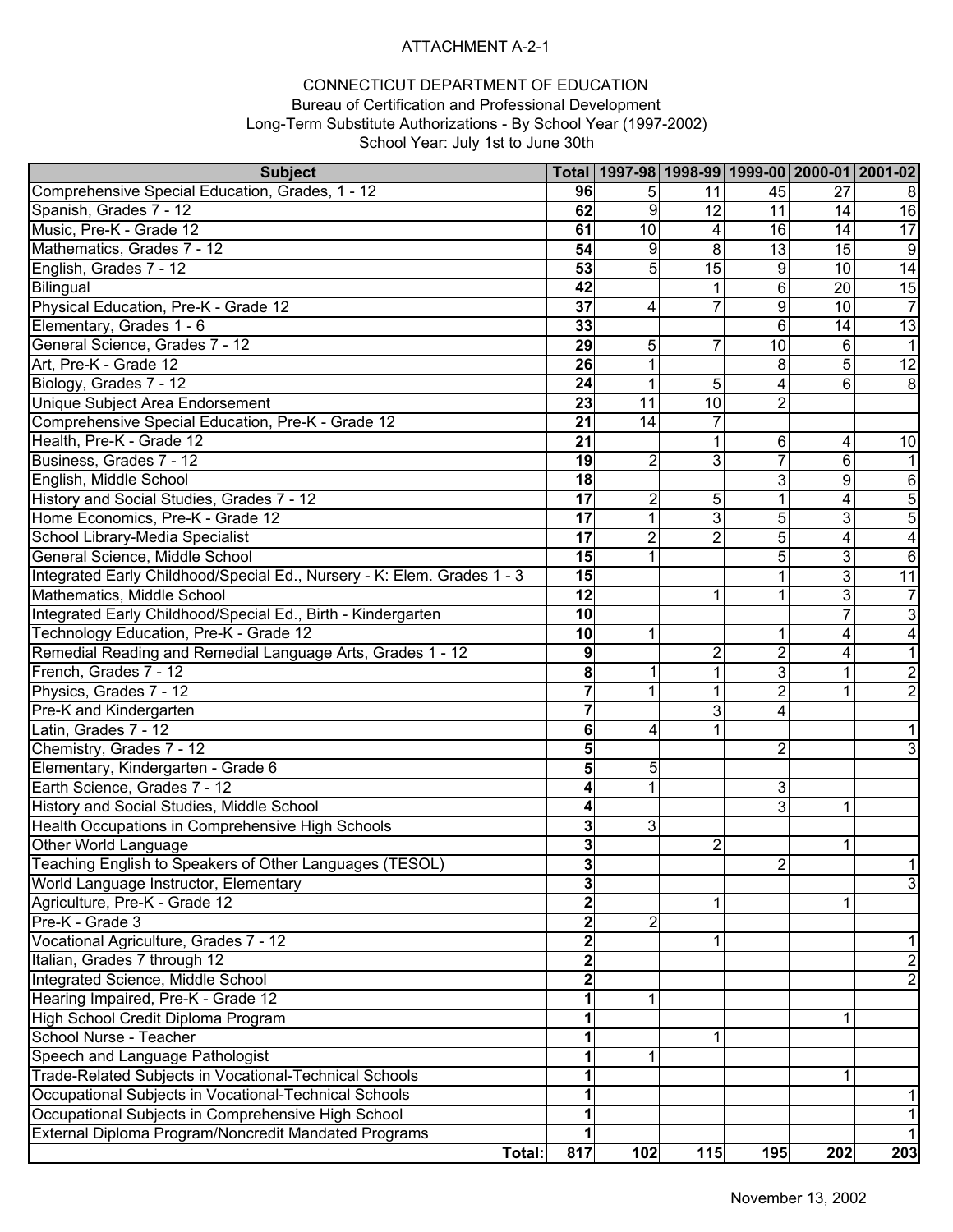#### ATTACHMENT A-2-2

#### CONNECTICUT DEPARTMENT OF EDUCATION Bureau of Certification and Professional Development Long-Term Substitute Authorizations (1999-2002) Date Range: July 1st to November 12th

| <b>Subject</b>                                                          |                         | Total   1999   2000   2001   2002 |                         |                |                         |
|-------------------------------------------------------------------------|-------------------------|-----------------------------------|-------------------------|----------------|-------------------------|
| Comprehensive Special Education, Grades, 1 - 12                         | 37                      | 17                                | $\boldsymbol{9}$        | 9              | 2                       |
| Music, Pre-K - Grade 12                                                 | 26                      | 6                                 | $\overline{5}$          | 9              | $\,6$                   |
| Spanish, Grades 7 - 12                                                  | 21                      | 7                                 | $\overline{6}$          | $\overline{6}$ | $\overline{2}$          |
| English, Grades 7 - 12                                                  | 17                      | $\overline{2}$                    | $\overline{2}$          | $\overline{3}$ | 10                      |
| Mathematics, Grades 7 - 12                                              | 15                      | $\overline{6}$                    | $\overline{4}$          | $\overline{3}$ | $\overline{2}$          |
| Art, Pre-K - Grade 12                                                   | 14                      | 4                                 | $\overline{2}$          | $\overline{4}$ | $\overline{\mathbf{4}}$ |
| Elementary, Grades 1 - 6                                                | 14                      | 3                                 | $\overline{5}$          | دن             | $\overline{3}$          |
| Bilingual                                                               | 13                      | 1                                 | $\overline{\mathbf{4}}$ | $\overline{5}$ | $\overline{3}$          |
| Business, Grades 7 - 12                                                 | $\overline{11}$         | $\overline{6}$                    | $\overline{2}$          | $\overline{2}$ | $\overline{1}$          |
| History and Social Studies, Grades 7 - 12                               | 11                      | $\overline{3}$                    | $\overline{3}$          | $\overline{2}$ | $\overline{3}$          |
| Biology, Grades 7 - 12                                                  | 7                       | $\overline{2}$                    |                         | $\overline{4}$ | $\mathbf{1}$            |
| English, Middle School                                                  | 7                       | 1                                 | 1                       | 4              | $\mathbf{1}$            |
| General Science, Grades 7 - 12                                          | 7                       | 4                                 | $\overline{1}$          |                | $\overline{2}$          |
| Home Economics, Pre-K - Grade 12                                        | $\overline{\mathbf{7}}$ | $\overline{1}$                    | $\overline{1}$          | 4              | $\overline{1}$          |
| Mathematics, Middle School                                              | 7                       | $\overline{2}$                    | 1                       | $\overline{3}$ | $\overline{1}$          |
| Health, Pre-K - Grade 12                                                | 6                       | $\overline{2}$                    | 1                       | $\overline{2}$ | 1                       |
| Physical Education, Pre-K - Grade 12                                    | 6                       | $\overline{2}$                    | $\overline{2}$          | $\overline{2}$ |                         |
| General Science, Middle School                                          | 5                       | $\overline{2}$                    |                         | $\overline{2}$ | $\mathbf{1}$            |
| Integrated Early Childhood/Special Ed., Nursery - K: Elem. Grades 1 - 3 | 4                       | 1                                 |                         | $\overline{2}$ | $\overline{1}$          |
| Chemistry, Grades 7 - 12                                                | $\overline{3}$          | $\overline{c}$                    |                         |                | 1                       |
| French, Grades 7 - 12                                                   | 3                       | $\overline{2}$                    |                         | 1              |                         |
| Pre-K and Kindergarten                                                  | $\overline{3}$          | 3                                 |                         |                |                         |
| Remedial Reading and Remedial Language Arts, Grades 1 - 12              | 3                       | $\overline{1}$                    | $\overline{2}$          |                |                         |
| School Library-Media Specialist                                         | 3                       | 1                                 |                         | $\overline{2}$ |                         |
| Technology Education, Pre-K - Grade 12                                  | 3                       |                                   | 1                       | 1              | $\mathbf 1$             |
| Earth Science, Grades 7 - 12                                            | $\overline{2}$          | $\overline{2}$                    |                         |                |                         |
| Integrated Science, Middle School                                       | $\overline{2}$          |                                   |                         | $\overline{2}$ |                         |
| <b>Other World Language</b>                                             | $\overline{2}$          |                                   | $\mathbf{1}$            |                | $\mathbf{1}$            |
| Unique Subject Area Endorsement                                         | $\overline{2}$          | $\overline{2}$                    |                         |                |                         |
| <b>Bilingual Elementary Education</b>                                   | 1                       |                                   |                         |                | 1                       |
| Bilingual English, Middle School                                        | 1                       |                                   |                         |                | 1                       |
| History and Social Studies, Middle School                               | 1                       |                                   |                         |                | 1                       |
| Italian, Grades 7 through 12                                            | 1                       |                                   |                         |                | 1                       |
| Latin, Grades 7 - 12                                                    | 1                       |                                   |                         | 1              |                         |
| Physics, Grades 7 - 12                                                  |                         | 1                                 |                         |                |                         |
| Pre-K - Grade 8                                                         |                         | 1                                 |                         |                |                         |
| Teaching English to Speakers of Other Languages (TESOL)                 | 1                       |                                   |                         | 1              |                         |
| Trade and Industrial Occupations in Comprehensive High Schools          |                         |                                   |                         | 1              |                         |
| Vocational Agriculture, Grades 7 through 12                             |                         |                                   |                         |                | 1                       |
| World Language Instructor, Elementary                                   |                         |                                   |                         |                |                         |
| Total:                                                                  | $\overline{272}$        | 87                                | 53                      | 78             | 54                      |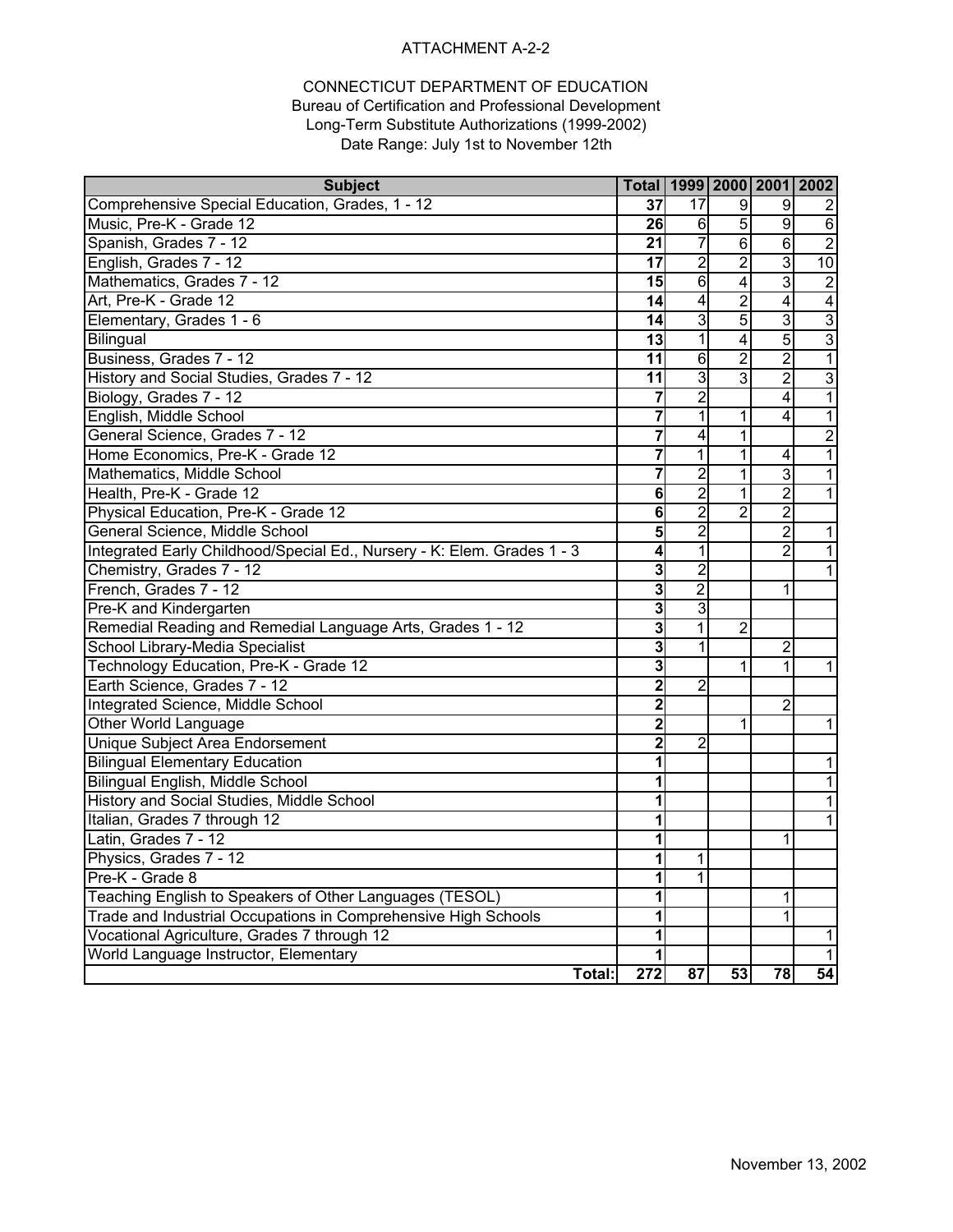### ATTACHMENT A-3-1

#### CONNECTICUT DEPARTMENT OF EDUCATION Bureau of Certification and Professional Development 90-Day Certificates - By School Year (1995-2002) School Year: July 1st to June 30th

| <b>Subject</b>                            |                 |          | Total   1995-96   1996-97   1997-98   1998-99   1999-00   2000-01   2001-02 |                |                 |                 |                 |                 |
|-------------------------------------------|-----------------|----------|-----------------------------------------------------------------------------|----------------|-----------------|-----------------|-----------------|-----------------|
| Grades 4 - 8                              | 109             | 25       | 11                                                                          | 39             | 13              | 10              |                 |                 |
| Art, Pre-K - Grade 12                     | 91              | 10       | 9                                                                           | 12             | 13              | 17              | 13              | 17              |
| Music, Pre-K - Grade 12                   | 85              |          | 10                                                                          | 15             | 11              | 12              | 17              | 13              |
| Mathematics, Grades 7 - 12                | 84              |          | 10                                                                          | 9              | 13              | 14              | 12              | 19              |
| English, Grades 7 - 12                    | 78              | 8        | 12                                                                          |                | 16              | 15              | 7               | $\overline{13}$ |
| Biology, Grades 7 - 12                    | 75              | 4        | 8                                                                           | 9              | 16              | 14              | 13              | 11              |
| History and Social Studies, Grades 7 - 12 | $\overline{70}$ | 2        | 8                                                                           | 8              | 9               | 19              | 13              | 11              |
| English, Middle School                    | 68              |          |                                                                             |                | $\overline{13}$ | $\overline{12}$ | 23              | $\overline{20}$ |
| Spanish, Grades 7 - 12                    | 67              | $6 \mid$ | 4                                                                           | 5              |                 | 15              | 16              | 14              |
| History and Social Studies, Middle School | 55              |          |                                                                             |                | 14              | 12              | $\overline{20}$ | 9               |
| Mathematics, Middle School                | 50              |          |                                                                             |                | 6               | 12              | 15              | $\overline{17}$ |
| Chemistry, Grades 7 - 12                  | 39              | 3        | $\overline{c}$                                                              | $\overline{2}$ |                 | 9               | 5               | 11              |
| Physics, Grades 7 - 12                    | 38              | 5        | 5                                                                           | 3              | 6               | 6               | 9               |                 |
| French, Grades 7 - 12                     | 36              | 4        | $\overline{2}$                                                              | 6              |                 | 5               | 5               |                 |
| Earth Science, Grades 7 - 12              | 34              | 4        | 3                                                                           | 6              | 6               | 4               | 4               |                 |
| General Science, Middle School            | 32              |          |                                                                             |                | 4               | 5               | 11              | 12              |
| General Science, Grades 7 - 12            | 30              | 3        | $\overline{2}$                                                              | 4              | 6               | 5               | 3               |                 |
| Bilingual                                 | 12              |          |                                                                             |                |                 |                 |                 | 12              |
| Latin, Grades 7 - 12                      | 8               |          |                                                                             | $\overline{c}$ |                 | 3               | $\overline{c}$  |                 |
| Biology, Middle School                    | 6               |          |                                                                             |                |                 | 6               |                 |                 |
| Chemistry, Middle School                  |                 |          |                                                                             |                |                 | 4               |                 |                 |
| Earth Science, Middle School              |                 |          |                                                                             |                | 2               |                 |                 |                 |
| Other World Language                      |                 |          |                                                                             |                |                 |                 | 3               |                 |
| German, Grades 7 - 12                     |                 |          |                                                                             |                |                 | 2               |                 |                 |
| Italian, Grades 7 - 12                    |                 |          |                                                                             |                |                 |                 |                 |                 |
| Health, Pre-K - Grade 12                  |                 |          |                                                                             |                |                 |                 |                 |                 |
| Total:                                    | 1084            | 88       | 86                                                                          | 128            | 170             | 204             | 199             | 209             |

**Note**: 90-Day Certificates are issued to graduates of the Alternate Route to Certification (ARC) Program upon request of an employing board of education.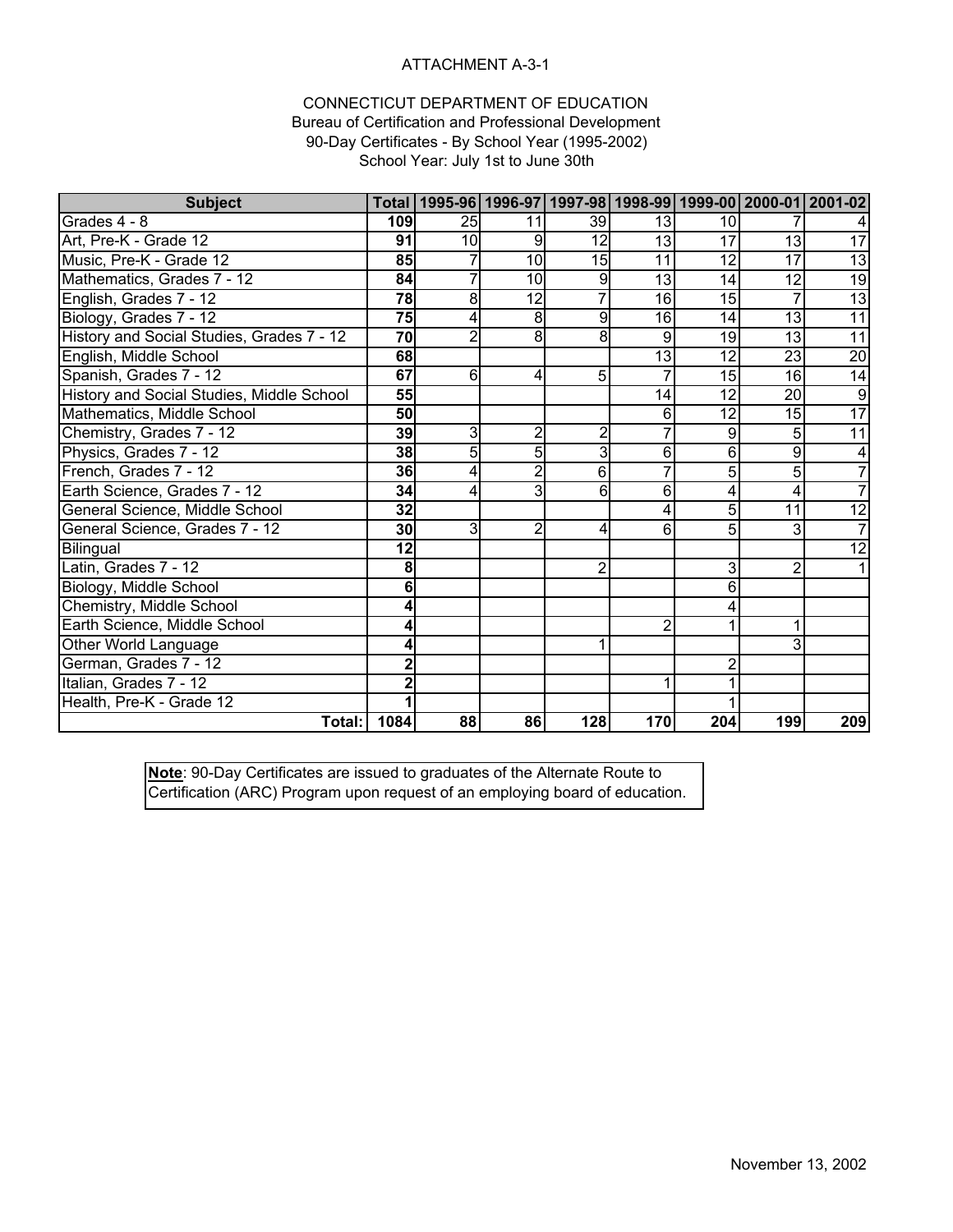### ATTACHMENT A-3-2

#### CONNECTICUT DEPARTMENT OF EDUCATION Bureau of Certification and Professional Development 90-Day Certificates (1999-2002) Date Range: July 1st to November 12th

| <b>Subject</b>                            |                |                 |                | Total 1999 2000 2001 2002 |                 |
|-------------------------------------------|----------------|-----------------|----------------|---------------------------|-----------------|
| Spanish, Grades 7 - 12                    | 71             | 13              | 15             | 10                        | 33              |
| Mathematics, Grades 7 - 12                | 65             | $\overline{13}$ | 9              | 14                        | 29              |
| Biology, Grades 7 - 12                    | 59             | $\overline{12}$ | 13             | 13                        | 21              |
| Art, Pre-K - Grade 12                     | 49             | $\overline{13}$ | 12             | 8                         | 16              |
| English, Grades 7 - 12                    | 47             | 14              | 6              | $\overline{11}$           | 16              |
| Earth Science, Middle School              | 15             | 1               | 1              |                           | $\overline{13}$ |
| <b>Bilingual</b>                          | 18             |                 |                | 7                         | 11              |
| History and Social Studies, Grades 7 - 12 | 46             | 16              | 10             | 10                        | 10              |
| History and Social Studies, Middle School | 35             | 8               | 19             | 6                         | $\overline{2}$  |
| Music, Pre-K - Grade 12                   | 41             | 9               | 13             | 10                        | $\overline{9}$  |
| Chemistry, Grades 7 - 12                  | 29             | 9               | 4              | 10                        | $\overline{6}$  |
| French, Grades 7 - 12                     | 21             | 5               | 4              | 7                         | $\overline{5}$  |
| General Science, Grades 7 - 12            | 16             | 5               | 3              | 5                         | $\overline{3}$  |
| General Science, Middle School            | 29             | 5               | 9              | $\overline{12}$           | $\overline{3}$  |
| Italian, Grades 7 - 12                    | 3              | 1               |                |                           | $\overline{2}$  |
| Earth Science, Grades 7 - 12              | 16             | 4               | 4              | 7                         | 1               |
| Grades 4 - 8                              | 16             | 9               | 6              |                           | 1               |
| Latin, Grades 7 - 12                      |                | 3               | $\overline{2}$ | 1                         | 1               |
| Biology, Middle School                    | 6              | 6               |                |                           |                 |
| Chemistry, Middle School                  | 4              | 4               |                |                           |                 |
| English, Middle School                    | 56             | 9               | 20             | 14                        | 13              |
| German, Grades 7 - 12                     | $\overline{2}$ | $\overline{2}$  |                |                           |                 |
| Mathematics, Middle School                | 49             | $\overline{11}$ | 14             | 14                        | 10              |
| Other World Language                      | 3              |                 | 3              |                           |                 |
| Physics, Grades 7 - 12                    | $\overline{6}$ | 6               |                | 3                         |                 |
| Total:                                    | 719            | 178             | 174            | 162                       | 205             |

**Note**: 90-Day Certificates are issued to graduates of the Alternate Route to Certification (ARC) Program upon request of an employing board of  $\dot{\mathbb{t}}$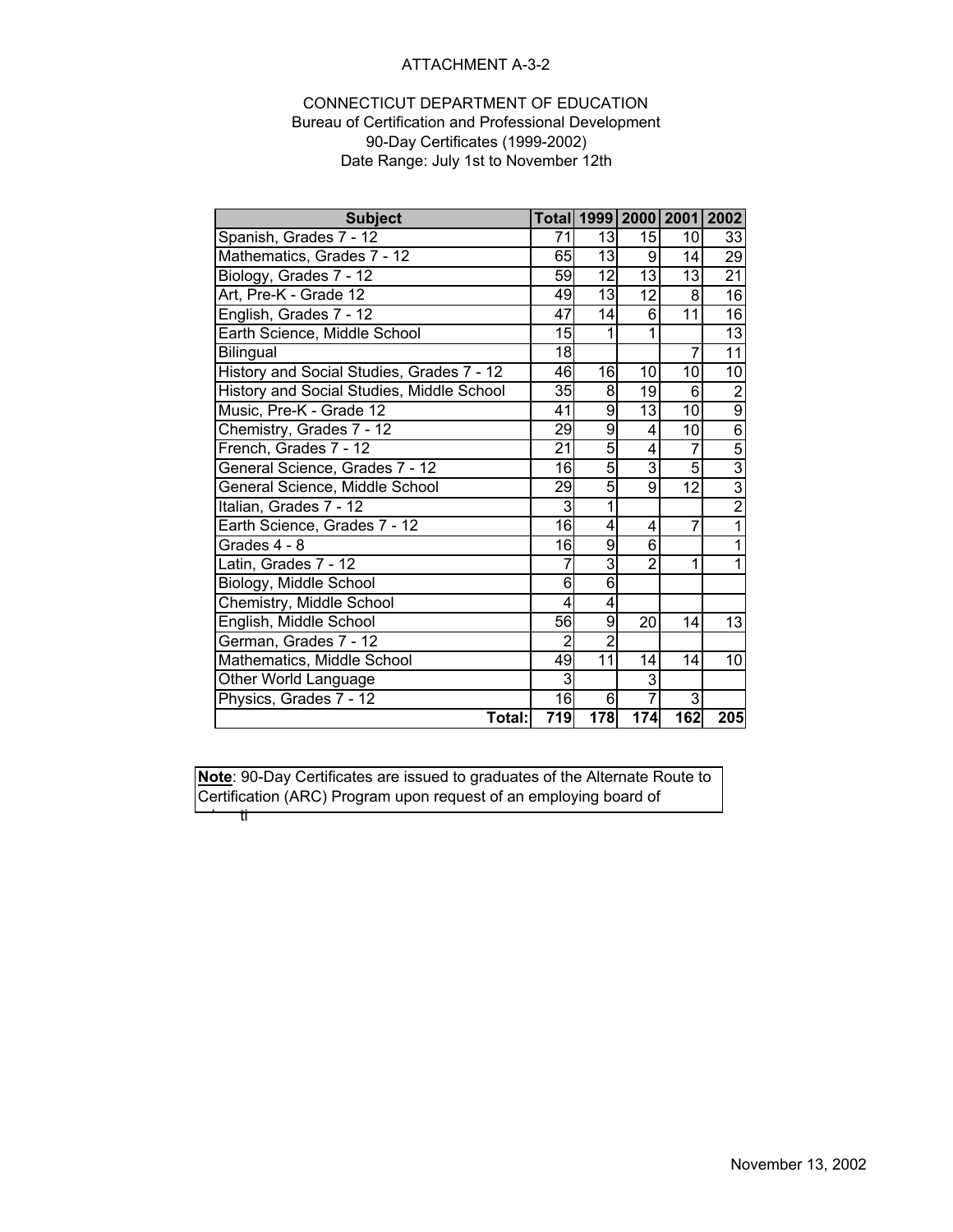### ATTACHMENT A-4-1

### CONNECTICUT DEPARTMENT OF EDUCATION Bureau of Certification and Professional Development

Minor Assignments - By School Year (1998-2002) School July 1st to June 30th

| <b>Subject</b>                                          | Total |                 |                |                 | 1998-99 1999-00 2000-01 2001-02 |
|---------------------------------------------------------|-------|-----------------|----------------|-----------------|---------------------------------|
| Spanish, Grades 7 - 12                                  | 59    | 17              | 16             | 13              | 13                              |
| Health, Pre-K - Grade 12                                | 51    | 14              | 17             | 15              | 5                               |
| History and Social Studies, Grades 7 - 12               | 37    | 15              |                | 9               | 6                               |
| General Science, Grades 7 - 12                          | 29    | 4               | 7              | 10 <sup>1</sup> | 8                               |
| English, Grades 7 - 12                                  | 28    | $\overline{12}$ | 8              | 3               | 5                               |
| Mathematics, Grades 7 - 12                              | 26    |                 | 8              |                 | 4                               |
| French, Grades 7 - 12                                   | 23    | 3               | 8              | 8               | 4                               |
| Physics, Grades 7 - 12                                  | 13    | 3               | 5              | $\overline{2}$  | $\overline{3}$                  |
| Earth Science, Grades 7 - 12                            | 11    | $\overline{2}$  | 3              | $\overline{2}$  |                                 |
| Chemistry, Grades 7 - 12                                | 10    | $\overline{3}$  | $\overline{2}$ | 4               |                                 |
| Biology, Grades 7 - 12                                  |       | $\overline{2}$  | 3              | $\overline{2}$  |                                 |
| Physical Education, Pre-K - Grade 12                    | 7     | 2               | 3              | $\overline{2}$  |                                 |
| Italian, Grades 7 - 12                                  | 6     | 2               | 3              |                 |                                 |
| English, Middle School                                  | 5     |                 | 1              | $\overline{2}$  |                                 |
| Latin, Grades 7 - 12                                    | 5     | 2               | $\overline{2}$ |                 |                                 |
| History and Social Studies, Middle School               | 4     |                 | 1              |                 | 2                               |
| Teaching English to Speakers of Other Languages (TESOL) | 4     |                 | 2              |                 |                                 |
| Elementary, Grades 1 - 6                                | 3     |                 |                |                 |                                 |
| Home Economics, Pre-K - Grade 12                        | 3     |                 |                | $\overline{2}$  |                                 |
| Art, Pre-K - Grade 12                                   |       |                 |                |                 |                                 |
| Business, Grades 7 through 12                           |       |                 |                |                 |                                 |
| Grades 4 - 8                                            |       |                 |                |                 |                                 |
| Mathematics, Middle School                              |       |                 |                |                 |                                 |
| School Library-Media Specialist                         |       |                 |                |                 |                                 |
| Unique Subject Area Endorsement                         |       |                 |                |                 |                                 |
| Total:                                                  | 337   | 95              | 98             | 84              | 60                              |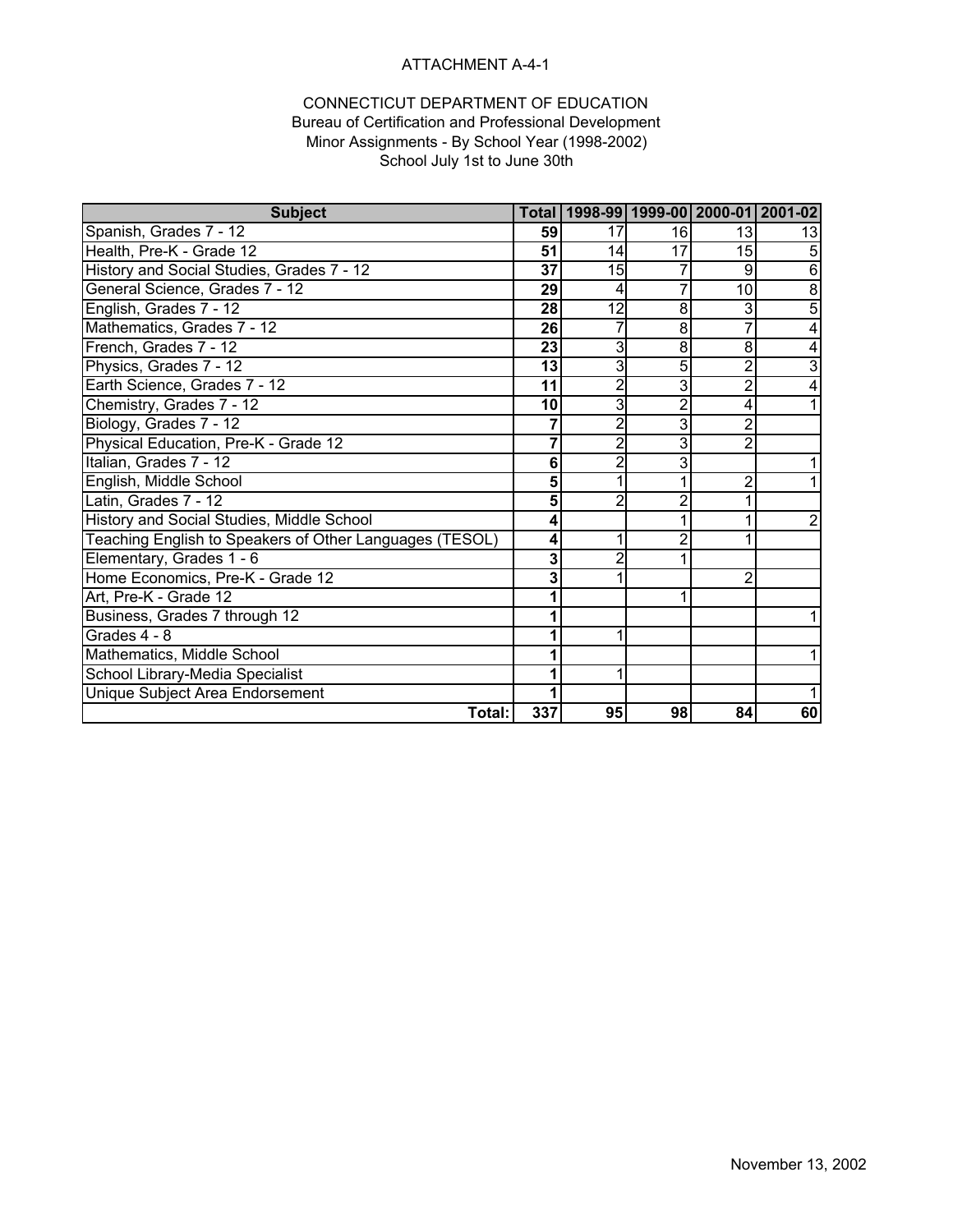### ATTACHMENT A-4-2

#### CONNECTICUT DEPARTMENT OF EDUCATION Bureau of Certification and Professional Development Minor Assignments (1999-2002) Date Range: July 1st to November 12th

| <b>Subject</b>                                          | <b>Total</b> |    | 1999   2000   2001   2002 |    |                |
|---------------------------------------------------------|--------------|----|---------------------------|----|----------------|
| Spanish, Grades 7 - 12                                  | 41           | 14 | 12                        | 9  | 6              |
| General Science, Grades 7 - 12                          | 31           |    | 9                         |    | 8              |
| Health, Pre-K - Grade 12                                | 29           | 14 | 10                        | 2  | 3              |
| History and Social Studies, Grades 7 - 12               | 21           | 6  | 9                         | 2  | 4              |
| French, Grades 7 - 12                                   | 15           |    | 5                         | 4  |                |
| Mathematics, Grades 7 - 12                              | 15           | 6  | 3                         | 3  | 3              |
| Earth Science, Grades 7 - 12                            | 12           | 3  | 2                         | 3  | 4              |
| English, Grades 7 - 12                                  | 11           | 6  | 3                         |    |                |
| Physics, Grades 7 - 12                                  | 9            |    |                           |    | 2              |
| Chemistry, Grades 7 - 12                                |              |    | 3                         |    |                |
| Italian, Grades 7 - 12                                  | 4            |    |                           |    |                |
| History and Social Studies, Middle School               | 4            |    |                           |    | 1              |
| Teaching English to Speakers of Other Languages (TESOL) | 4            | 2  |                           |    | $\overline{2}$ |
| Latin, Grades 7 - 12                                    | 3            |    | 1                         |    |                |
| Biology, Grades 7 - 12                                  | 3            |    | 2                         |    |                |
| Physical Education, Pre-K - Grade 12                    | 3            |    |                           |    |                |
| English, Middle School                                  | 3            |    | 2                         |    |                |
| Home Economics, Pre-K - Grade 12                        | 2            |    | 2                         |    |                |
| Art, Pre-K - Grade 12                                   |              |    |                           |    |                |
| General Science, Middle School                          |              |    |                           |    |                |
| Comprehensive Special Education, Pre-K - Grade 12       |              |    |                           |    |                |
| Total:                                                  | 220          | 81 | 65                        | 37 | 37             |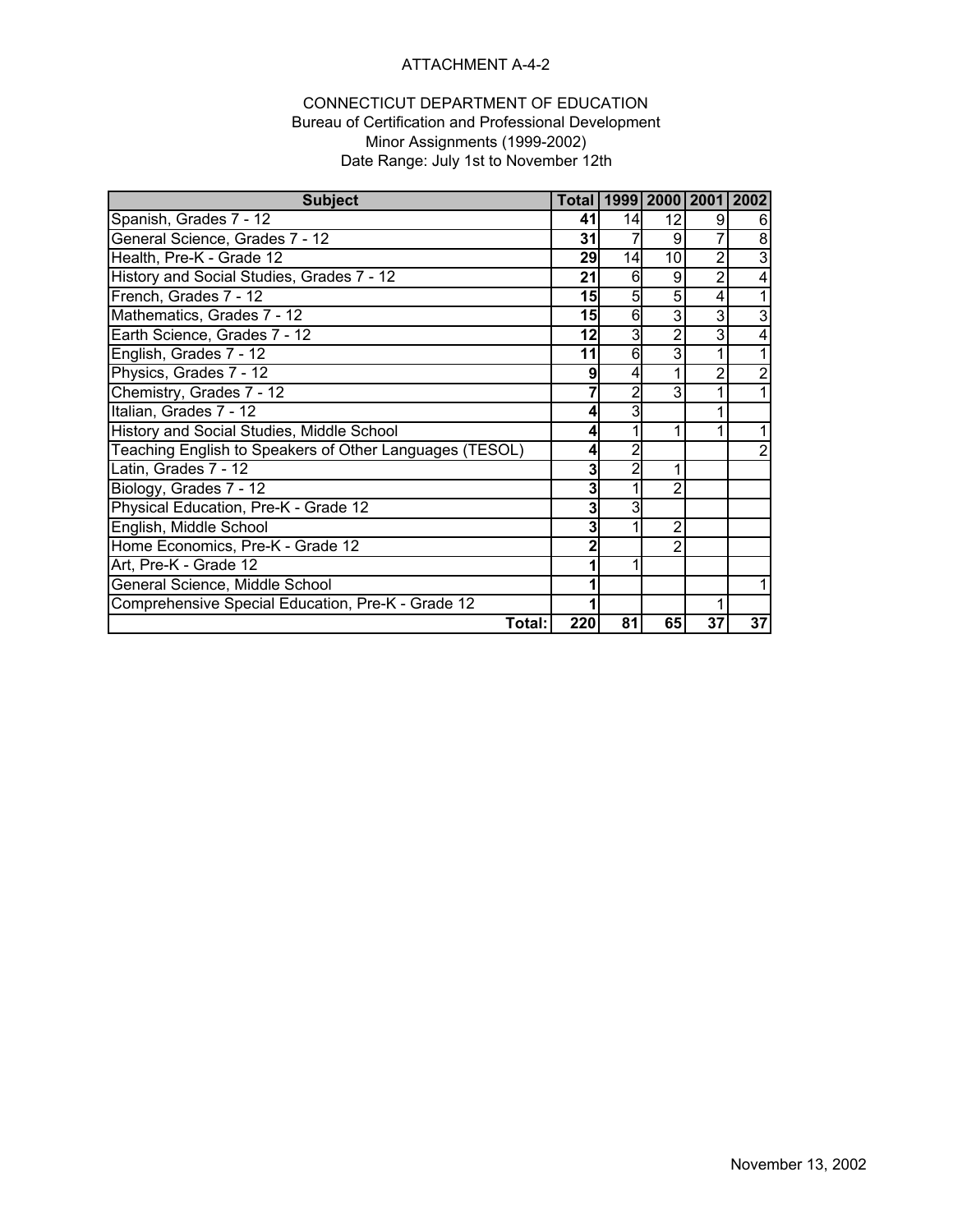# **Full- and Part-Time Connecticut Public School Certified Professional Staff**



In 2001, there were 50,087 full-time and part-time certified professionals serving the public schools of Connecticut.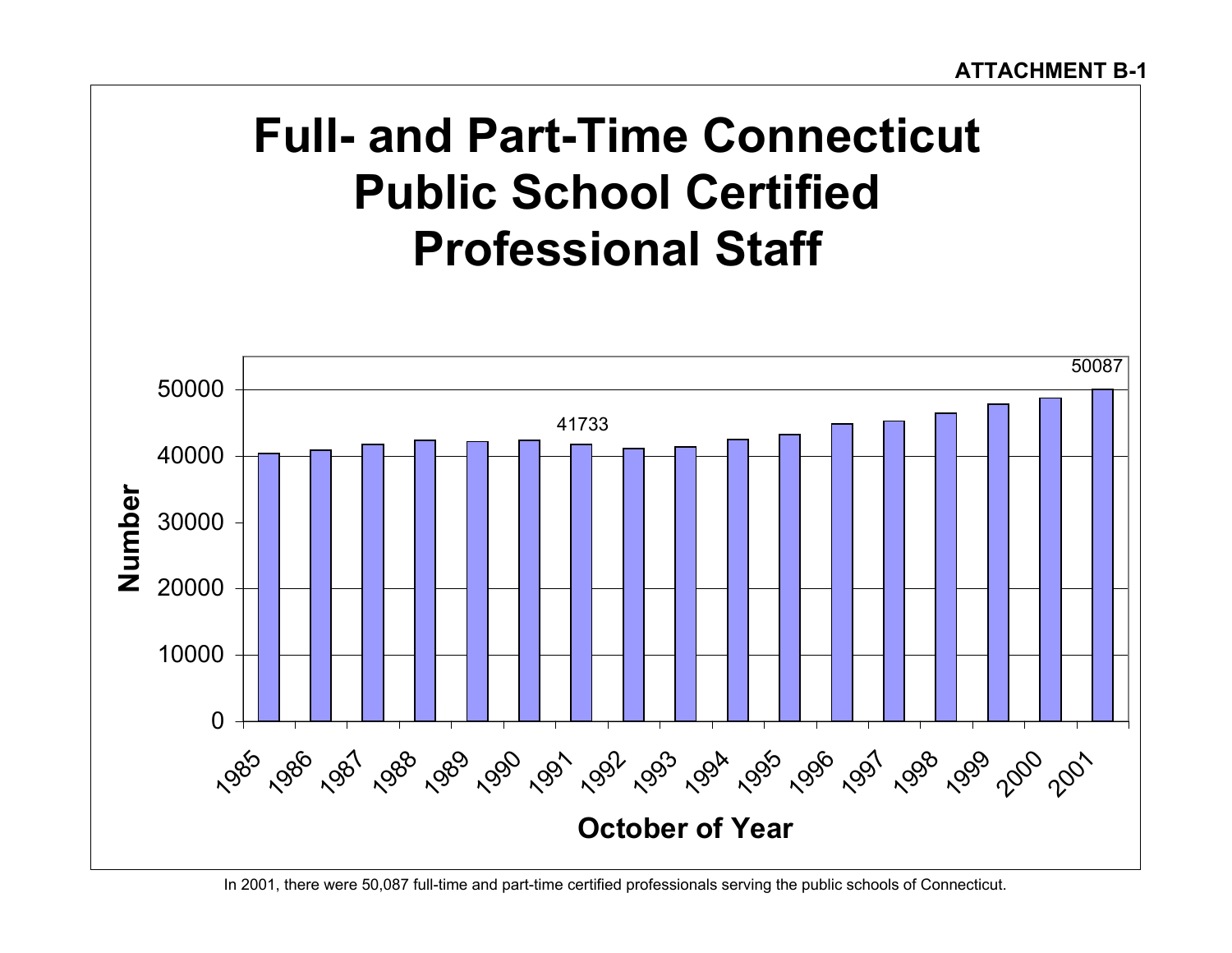# **ATTACHMENT B-2**

# **Number First Certified in Connecticut**



There were 3,700 first certified in CT in 2000-01. Preliminary 2001-02 data indicate over 4,000 were first certified. Not all who are 1st certified seek employment or are hired.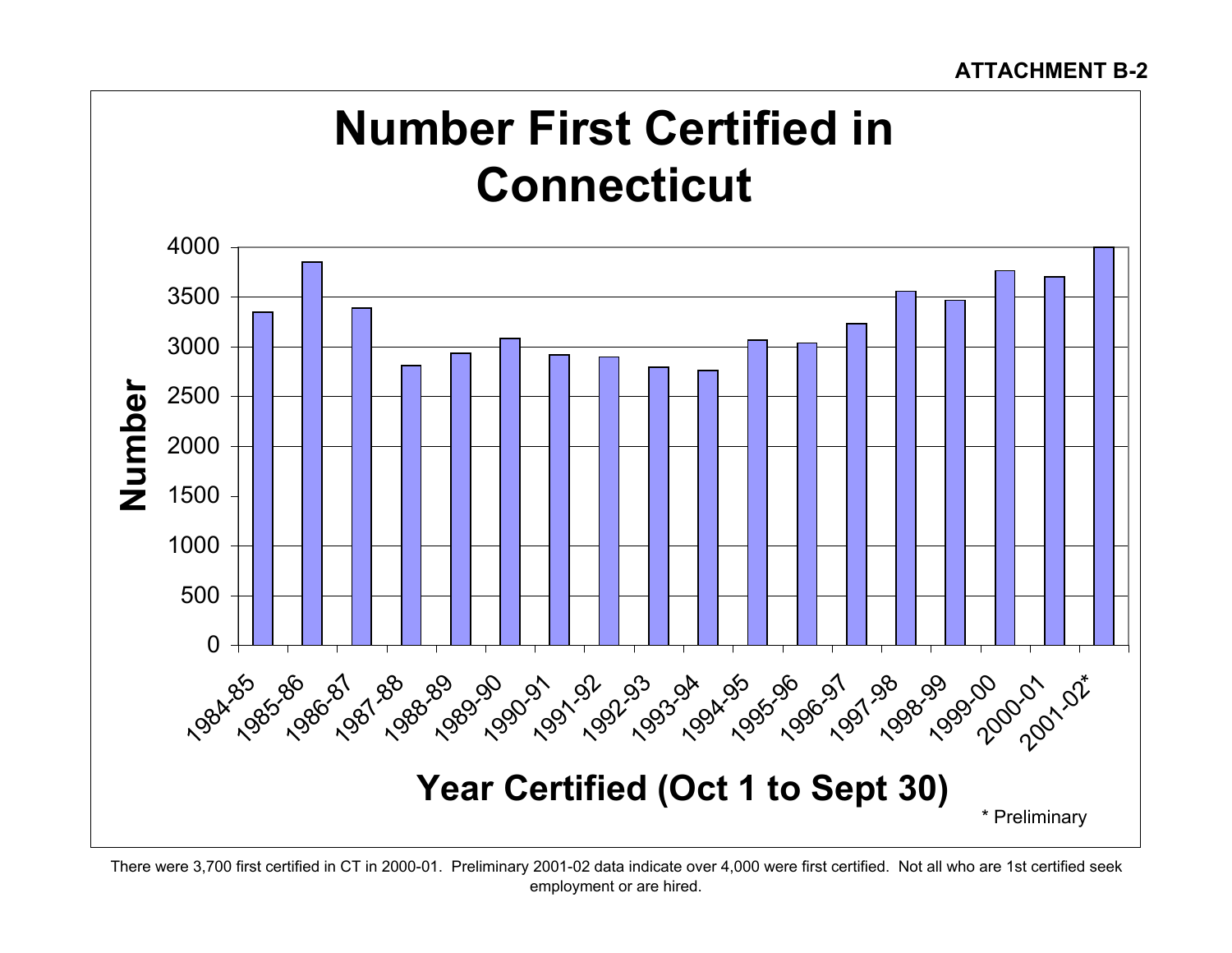# **Percent of First Certified Connecticut Teachers Who Are Hired by October 1**



Over 65% of the staff 1st certified in CT in the year prior to October 2001 were hired compared to under 20% ten years ago. In most subjects except elementary education, about 70% are hired.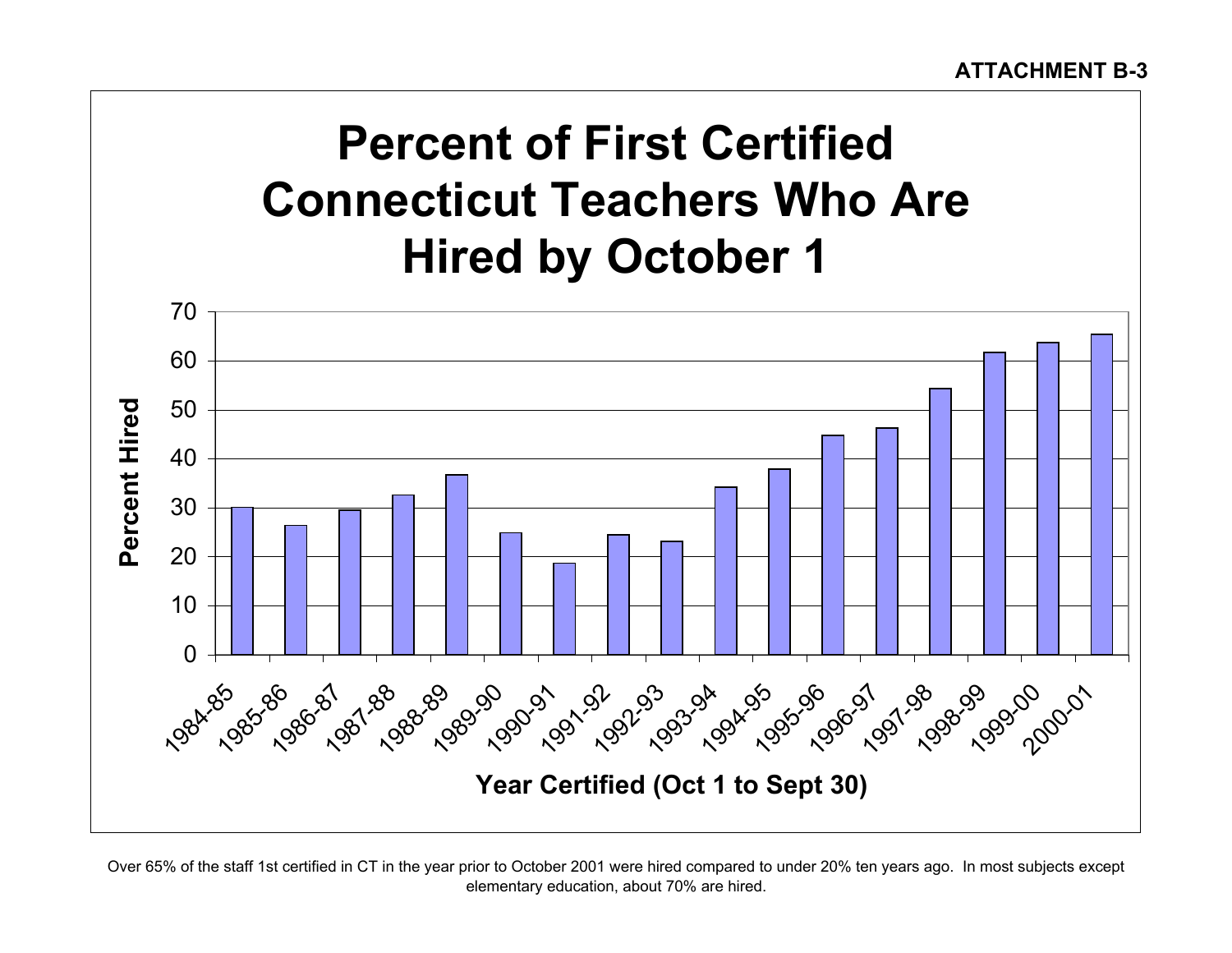# **New and Returning Connecticut Certified Staff**



The new annual demand for certified staff has grown from 1,500 in 1991 to over 4,500 in 2001. Prior to 1995, over 50% of the demand was filled by returning experienced teachers. In 2001, these teachers filled only 34% of the available positions.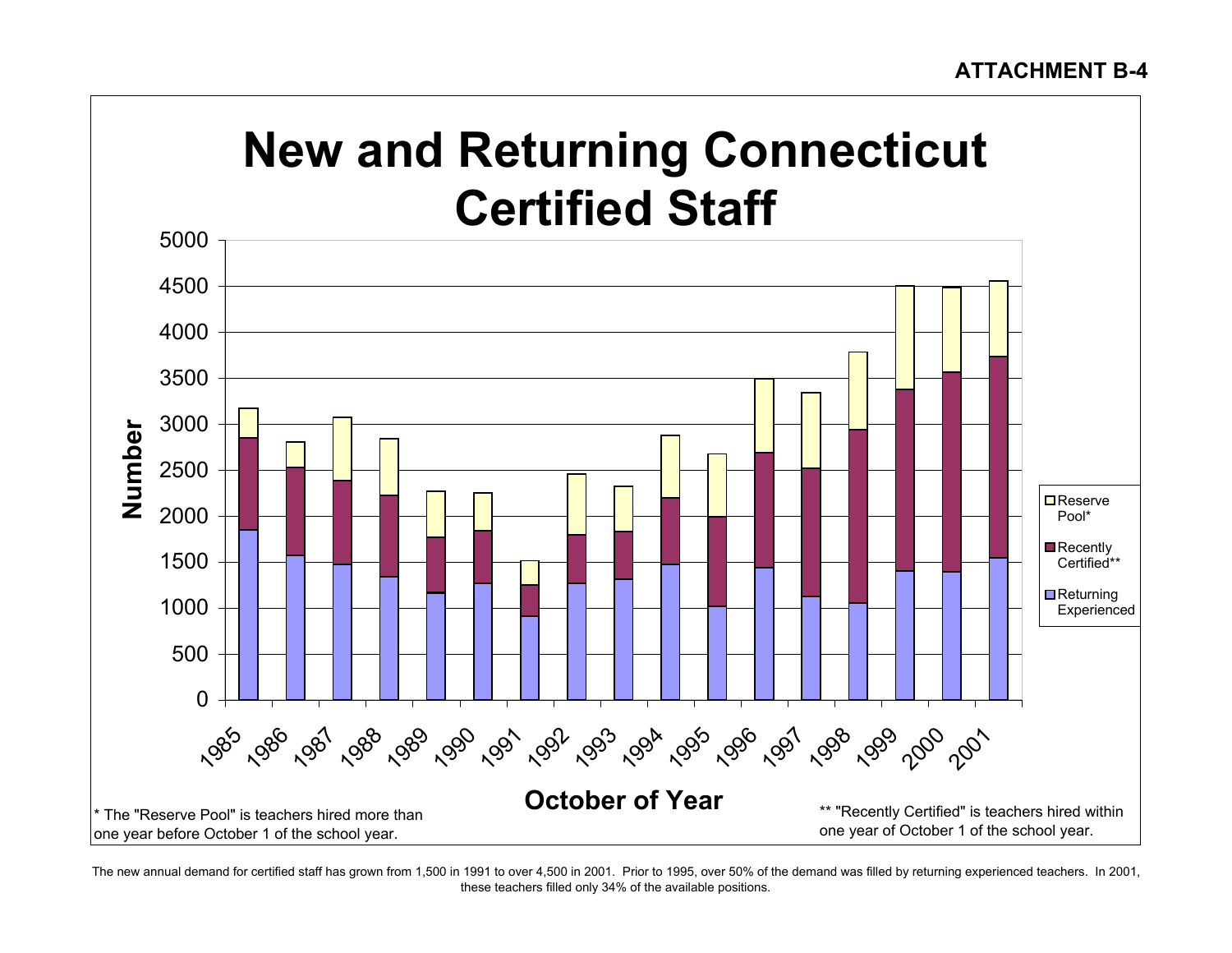# **Transfers of Teachers Among Connecticut Public School Districts**



The number of transfers declined last year, but is still 1000 more than five years ago. Transfers do not affect statewide demand for teachers. However, they do affect the demand in districts which lose teachers.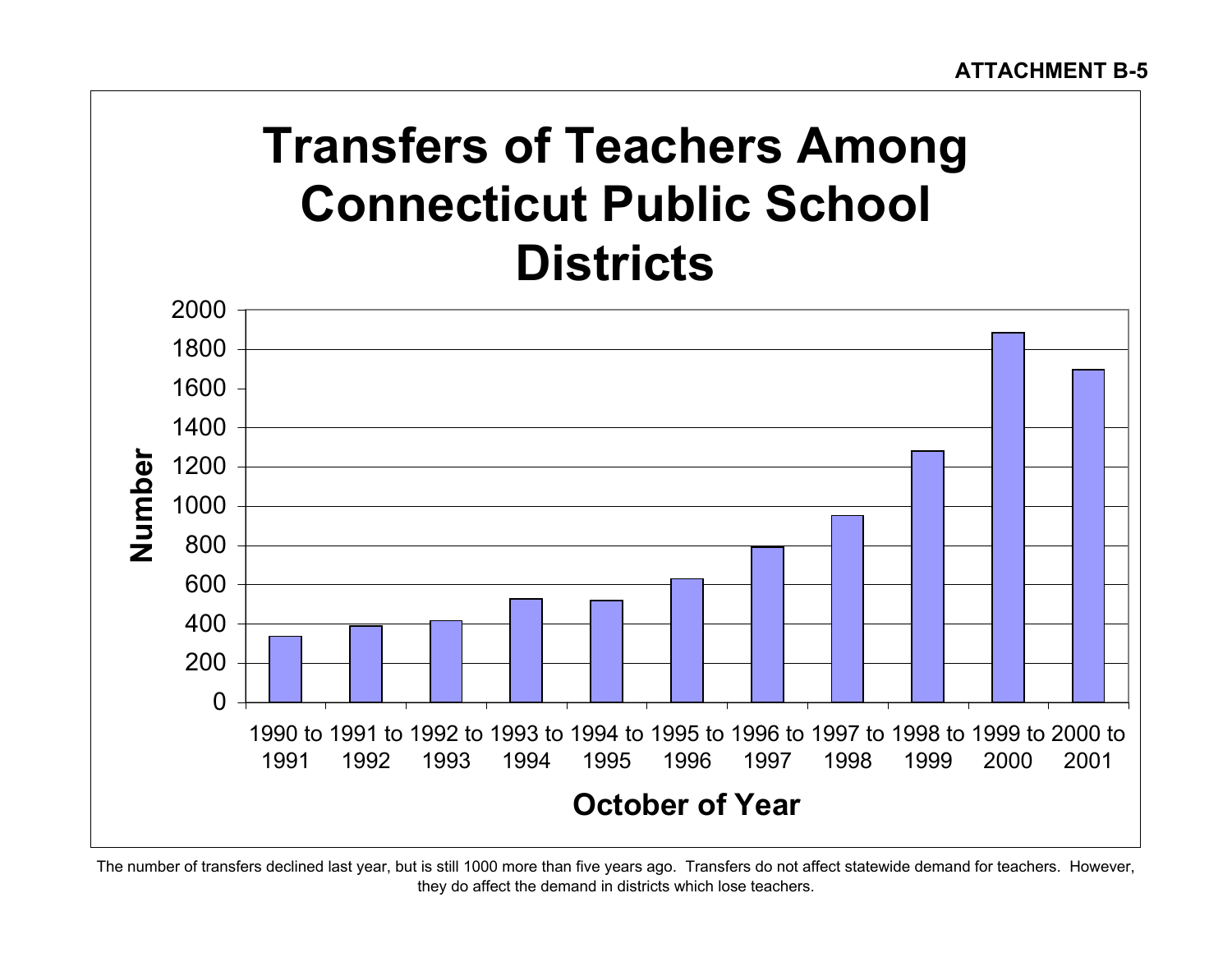